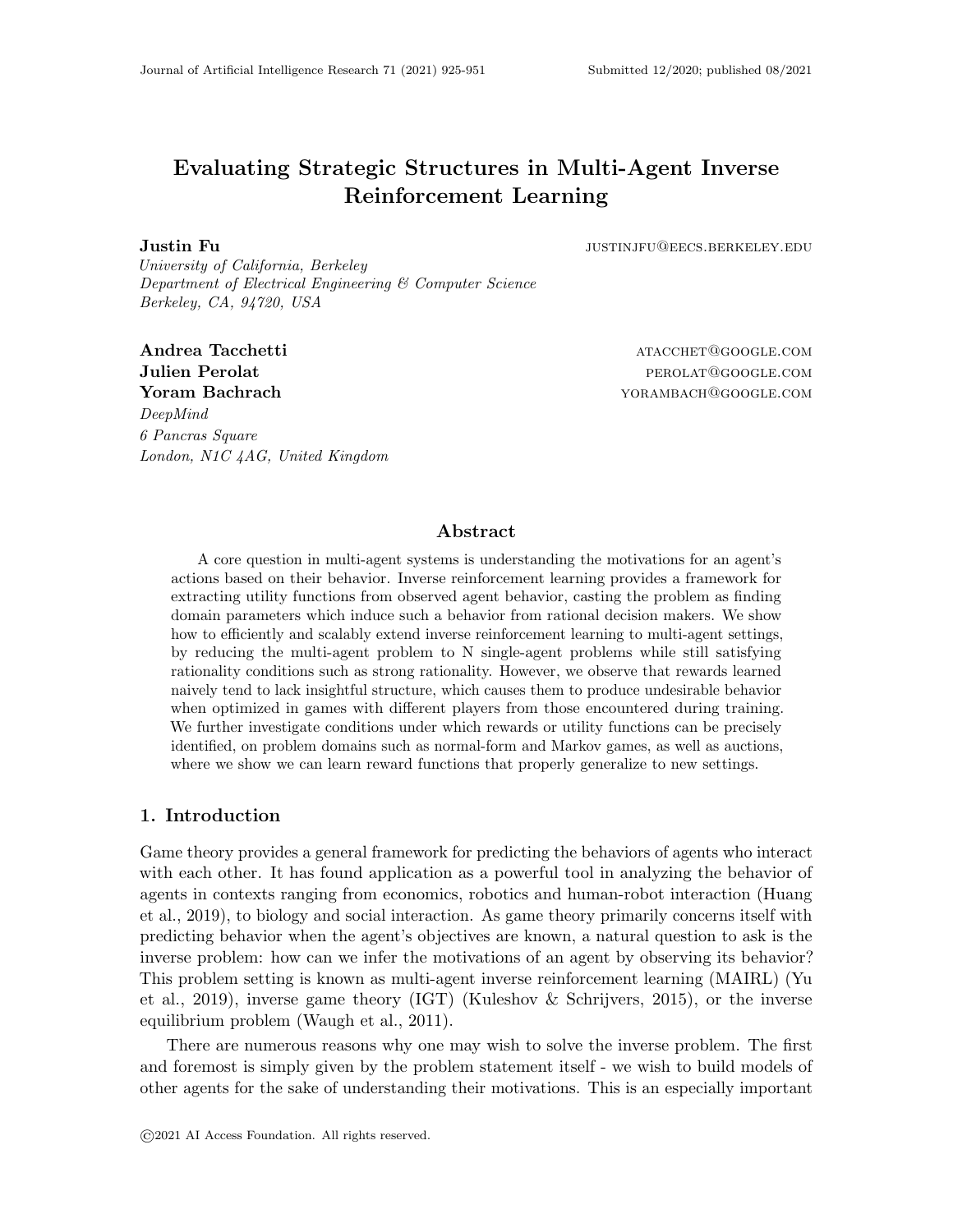

Figure 1: A standard multi-agent inverse reinforcement learning approach (left) interleaves a game-theoretic multi-agent solver with reward learning. In contrast, our approach (right) breaks down the problem into N simpler single-agent problems, which still results in an accurate approximation to solving the original problem.

problem to consider when one must interact with other agents, either adversarially (such as when competing over constrained resources) or cooperatively. A second reason is for the purpose of designing objectives for games such that desired behavior emerges when agents behave rationally. In multi-agent systems, unexpected and complex behavior may arise even when the rules of a game are very simple. Thus, if one has a desired outcome in mind, inverse game theory can be used to construct a game automatically via data-driven means, rather than through extensive human engineering. An example of such an application in the field of economics is mechanism design, which focuses on engineering incentive structures such that rational play results in the desired behavior.

Inverse game theory promises to recover utility functions that explain an observed set of behaviors. The typical assumption made is that agents are rational, and play to a solution concept or equilibrium where all players do not wish to deviate unilaterally from their current strategy. Constructing a general-purpose algorithm for the inverse game theory is difficult, due to the non-uniqueness of equilibria and the difficulty of computing them. A common formulation is to assume one is given behavior from a single equilibrium (Waugh et al., 2011; Song et al., 2018), but in general, an infinite number of games (including those that are not trivially equivalent) are compatible with a single equilibrium. From the algorithmic side, without enumerating all possible equilibria resulting from a utility or reward function, it is difficult to even determine if a correct solution has been found. Thus, much work has been concentrated in specific problem settings where the equilibrium is unique (Athey & Nekipelov, 2010; Song et al., 2018).

Our contributions are two-fold. First, we propose a simple approach for the inverse Nash equilibrium concept by showing a reduction of the problem to single-agent inverse reinforcement learning for Markov and Normal form games. This reduction approach can provide significant computational benefits since we do not need to run potentially expensive algorithms to solve for equilibria in N-player games. Our result also does not require restrictive assumptions such as the game admitting to a unique equilibrium, but our strongest result imposes additional constraints on the dynamics of the game. While the solutions found satisfy technical criteria for inverse equilibrium problems, we argue that due to ambiguity, rewards recovered in this way do not (in some particular sense) capture the full understanding of the game. We introduce a formal metric for game understanding and discuss special cases of unambiguous games where our approach can be used to recover reward functions uniquely, which includes important domains such as auctions. We evaluate our machinery on a classic game theory domain, a physics-based adversarial game, and a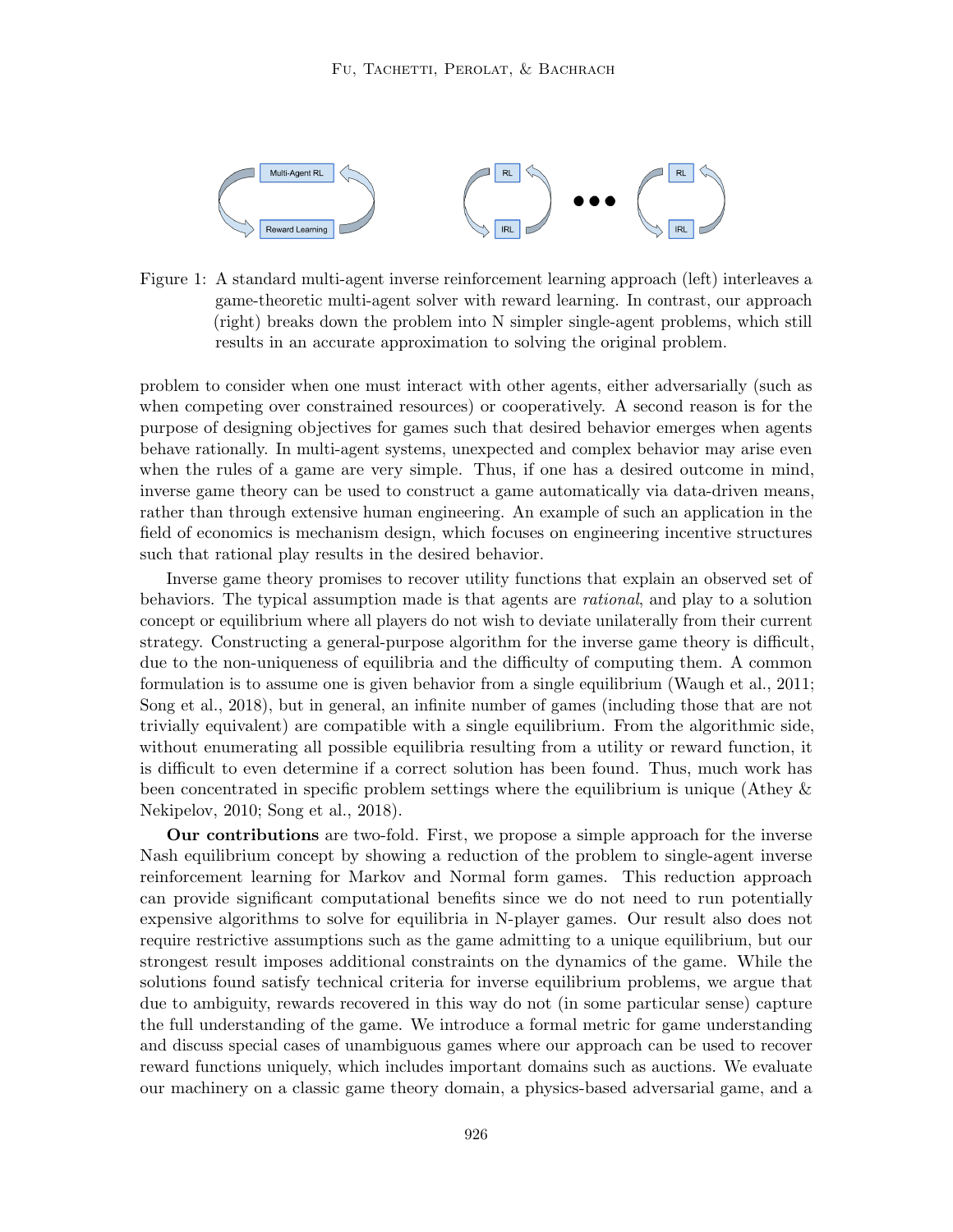| Algorithm                     | Game Setting | Solution Concept | Func. Approx.  |
|-------------------------------|--------------|------------------|----------------|
| IESAR (ours)                  | Markov       | <b>Nash</b>      | Yes            |
| $MA-AIRL$ (Yu et al., 2019)   | Markov       | LSBRE            | Yes            |
| (Lin et al., 2019)            | Markov       | Various          | N <sub>o</sub> |
| (Natarajan et al., 2010)      | Markov       | Cooperative Game | N <sub>o</sub> |
| (Waugh et al., $2011$ )       | Normal-Form  | Correlated       | Yes            |
| (Bestick et al., 2013)        | Normal-Form  | Correlated       | Yes            |
| (Kuleshov & Schrijvers, 2015) | Normal-Form  | Correlated       | N <sub>o</sub> |

Table 1: A comparison of our method against prior works in multi-agent inverse reinforcement learning and inverse game theory. The final column, labeled "Func. Approx", refers to whether the method allows learning utility functions representable by function approximators.

larger-scale simulated auction experiment where we show our method can extract accurate valuations for several popular auction mechanisms.

Our paper is structured as follows: Section 3 discusses relevant background from game theory and reinforcement learning. Section 4 introduces and analyzes our algorithm for multi-agent inverse reinforcement learning based on reducing the multi-agent problem to N instances of single-agent inverse reinforcement learning. Section 5 introduces the notion of player-agnostic rationality and discusses the effects and potential solutions to ambiguity in the multi-agent inverse reinforcement learning problem. Section 6 discusses practical instantiations of the IESAR concept in three distinct domains: a classic normal-form game, a continuous state space adversarial game, and valuation inference for several auction mechanisms.

# 2. Related Work

Reinforcement learning (RL) relates to methods that allow intelligent agents to learn to take actions in an environment so as to maximize their cumulative reward based on past experience; as opposed to supervised learning, RL does not require labelled input/output pairs, but rather focuses on tailoring the agent policy based on the rewards obtained in past interactions in the environment (Sutton & Barto, 2018). RL has been extensively studied in multi-agent settings, where multiple learners interact in the same environment (Hu et al., 1998; Busoniu et al., 2008).

Multi-agent reinforcement learning and related techniques have been applied across a very large spectrum of environments, ranging from board games (Tesauro, 1994; Silver et al., 2016; Moravcik et al., 2017; Brown & Sandholm, 2018; Jaderberg et al., 2019; Anthony et al., 2020; Gray et al., 2020) and computer games (Mnih et al., 2015; Vinyals et al., 2019; Berner et al., 2019), simulations of economic settings and social dilemmas (Leibo et al., 2017; Lerer & Peysakhovich, 2017; Hughes et al., 2020; Zheng et al., 2020), negotiation (Lewis et al., 2017; Bachrach et al., 2020), and simulated or real-world multi-robot systems (Yang & Gu, 2004; Kober et al., 2013; Stone et al., 2005; Banarse et al., 2019; Liu et al., 2019; Baker et al., 2019).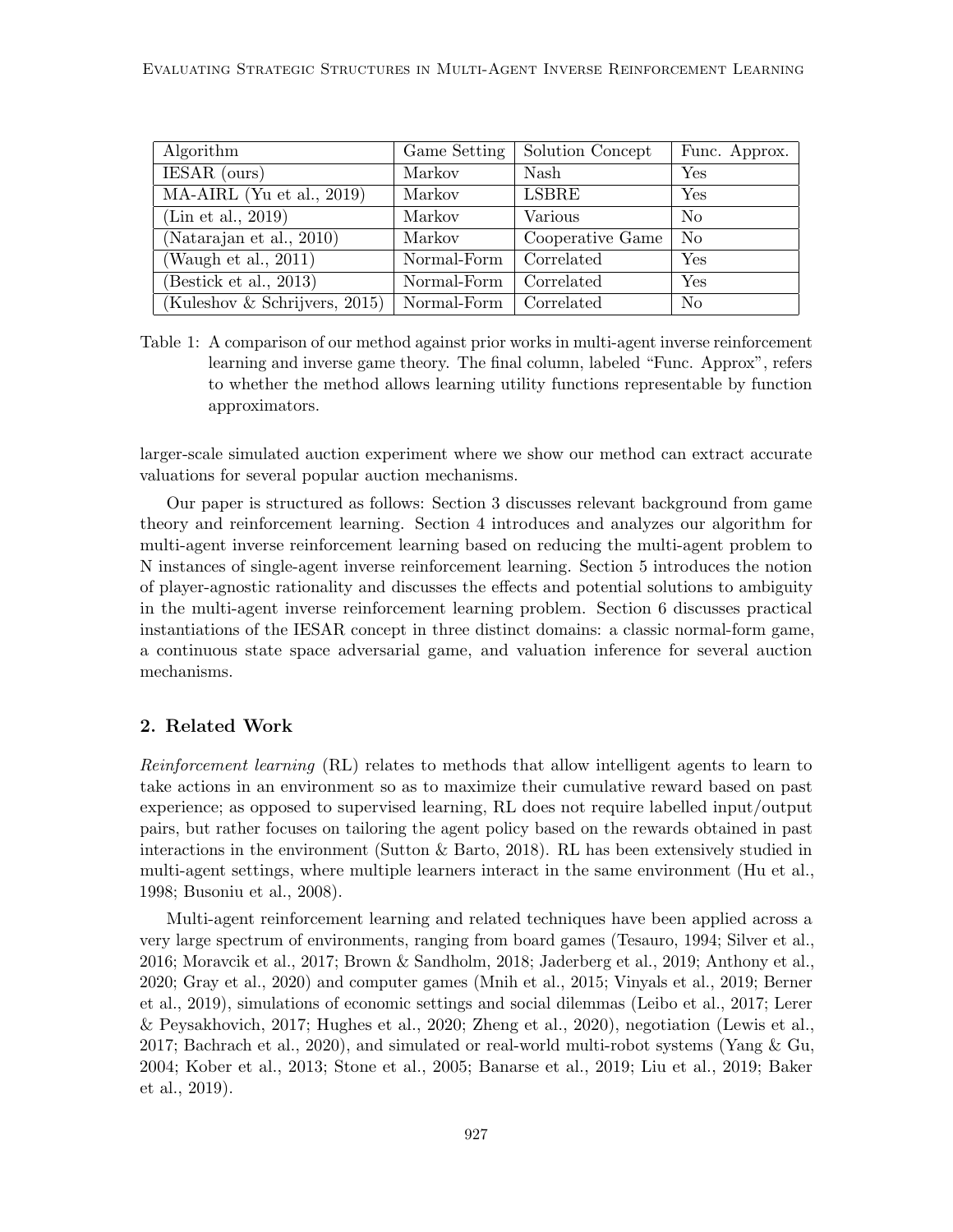Inverse reinforcement learning (IRL) concerns itself with the inference of the reward functions of a Markov decision process (MDP), typically based on observed behavior ( $Ng \&$ Russell, 2000).  $^{1}$ 

A popular framework for IRL is maximum entropy IRL (Ziebart et al., 2008; Ziebart, 2010). Since MaxEnt IRL is probabilistic in nature, it is able to accommodate sub-optimal demonstrations, and the MaxEnt principle disambiguates between multiple optimal policies arising from the same reward function. This framework has been applied successfully in highdimensional continuous control problems (Ho & Ermon, 2016; Fu et al., 2017). Additionally, we argue for the learning of "robust" rewards which preserve performance as the parameters of the problem change, a concept which is explored in IRL by Amin et al. (2017) and Fu et al. (2017).

Inverse game theory. Within the context of game-theoretic and multi-agent settings, inverse game theory (Kuleshov & Schrijvers, 2015) and the inverse equilibrium problem (Waugh et al., 2011; Bestick et al., 2013) present general formulations for inferring utilities in normal form games using linear programming. In particular, these methods assume the agents rationalize to a correlated equilibrium, and Waugh et al. (2011) further adopts the MaxEnt principle to disambiguate among correlated equilibria that rationalizes observed behavior.

Multi-agent IRL (MAIRL) generalizes IGT from normal form games to Markov games (Natarajan et al., 2010; Lin et al., 2017; Yu et al., 2019; Lin et al., 2019). Lin et al. (2019) studies MAIRL for a variety of solution concepts, including the popular Nash and correlated equilibrium solution concepts. Yu et al. (2019) propose gradient-based algorithms for the inverse LSBRE (logistic stochastic best-response equilibrium) problem with function approximation, but requires that the game admits to a unique equilibrium.

One focus of our applications is within the field of auctions. Recent work has proposed using deep reinforcement learning for optimizing bidding strategies in sponsored search problems (Zhao et al., 2018). Additionally, the inverse game theory problem has been studied extensively in auctions. Athey and Nekipelov (2010) study a model of sponsored search auctions where the equilibrium is unique, and propose an estimator for the valuations of individual agents. Nekipelov et al. (2015) studies the case of no-regret learning solution concept as an alternative to Nash equilibrium formulations. Mechanism design (Myerson, 1983) concerns itself designing the incentives of an auction such that desired behavior, such as truthfulness, arises. Similar approaches, where game design is cast as an optimization problem, have been discussed in other contexts such as for voting games (De Keijzer et al., 2014), combinatorial auctions (Fotakis et al., 2018), and general trading games (Larsen & Zhang, 2018). Automated mechanism design (Sandholm, 2003) casts mechanism design as an optimization problem, where payoff structures can be found via constrained optimization or inferred from data (Vorobeychik et al., 2007; Tacchetti et al., 2019).

# 3. Preliminaries

In this section, we introduce our notation and prerequisite concepts in game theory and reinforcement learning.

<sup>1.</sup> IRL focuses on understanding or inferring agent motive and goals based on their observed behavior, which is a crucial component of building cooperative intelligent systems (Hadfield-Menell et al., 2016; Kretzschmar et al., 2016; Dafoe et al., 2020).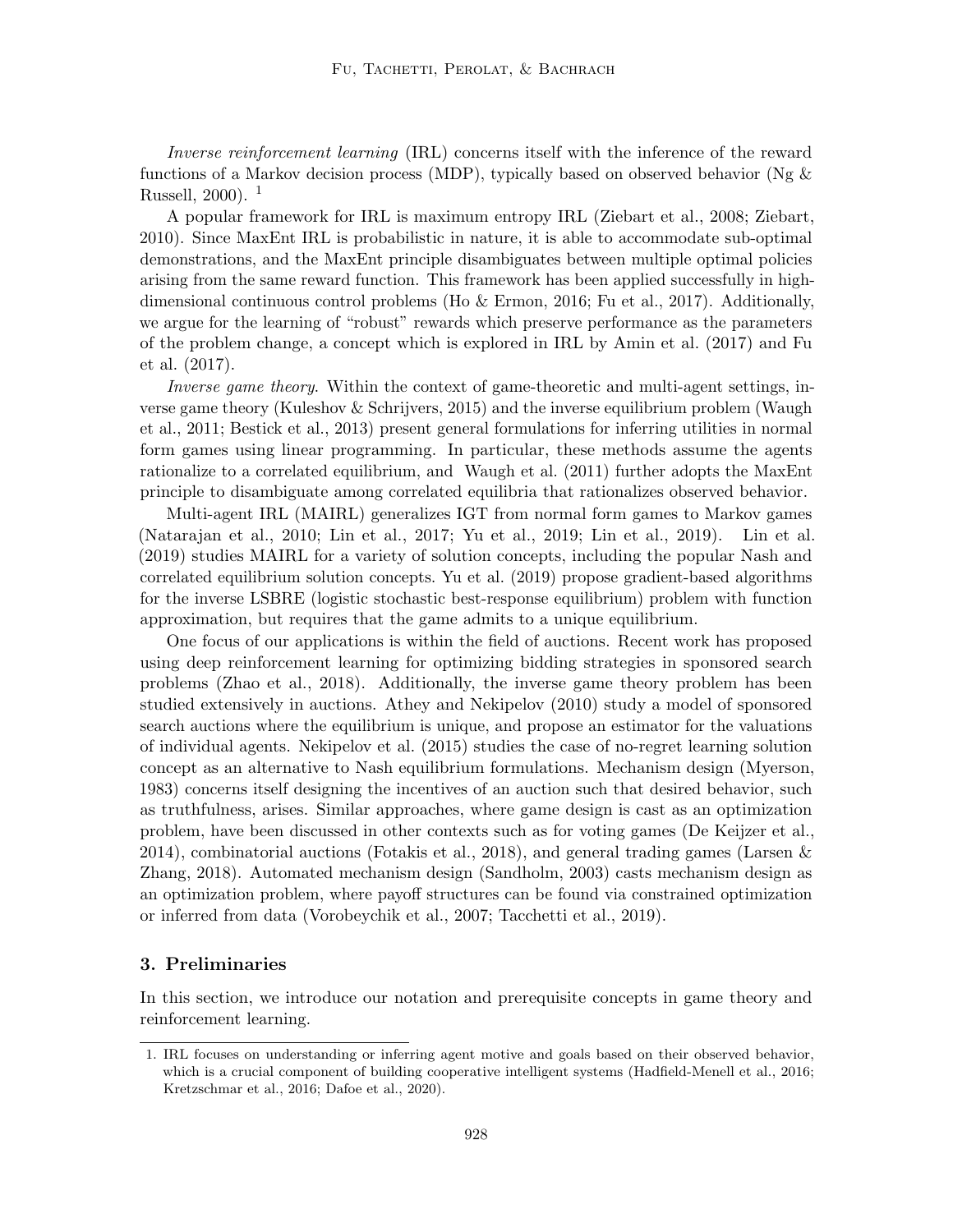## 3.1 Reinforcement Learning

An infinite-horizon *Markov decision process* (MDP) is defined by the tuple  $(S, \mathcal{A}, \mathcal{T}, R, \gamma, \rho_0)$ , where S and A denote the state and action spaces,  $\mathcal{T}(s'|s, a)$  denotes the transition distribution,  $R \in \mathcal{R}$  denotes a reward function,  $\gamma \in (0, 1)$  denotes a discount factor, and  $\rho_0(s)$ denotes the initial state distribution.

The goal of forward reinforcement learning (RL) is typically to find a policy  $\pi(a|s)$  that maximizes the expected future returns. We overload notation, and use  $R(\pi)$  to denote the returns of a policy  $\pi$  under reward function R:

$$
R(\pi) = E_{\rho_0, \pi, \mathcal{T}} \left[ \sum_{t=0}^{\infty} \gamma^t R(s_t, a_t) \right]
$$
\n<sup>(1)</sup>

A policy  $\pi^*$  is *optimal* if it achieves the maximum returns,  $R(\pi^*) = \max_{\pi} R(\pi)$ .

We use the notation  $\mathcal{M}\backslash R = (\mathcal{S}, \mathcal{A}, \mathcal{T}, \gamma, \rho_0)$  for an MDP without a reward function. We can view solving the RL problem on an MDP  $\mathcal{M}\backslash R$  as mapping from a reward function R to a set of optimal policies,  $RL : \mathcal{R} \to \mathcal{P}(\Pi)$ , where  $\mathcal{P}(\Pi)$  denotes the power set over policies. Therefore, for any optimal policy  $\pi^*$  for a reward function R, we can write  $\pi^* \in RL(R)$ .

#### 3.2 Inverse Reinforcement Learning

The inverse reinforcement learning (IRL) problem selects rewards for which demonstrated behavior is optimal. Formally, we denote an IRL algorithm as  $IRL(\pi)$ , which is a function that maps policies  $\pi$  back to a set of reward functions  $\{R \in \mathcal{R} : R(\pi) = \max_{\pi'} R(\pi')\}$ . If  $\pi$ is optimal under reward  $R^*$ , we use the notation  $R^* \in IRL(\pi)$ .

A common use-case of IRL, known as apprenticeship learning (Abbeel  $\&$  Ng, 2004), aims to imitate a policy by optimizing a reward function obtained via IRL. We can use the notion of utility-matching to enforce that an inverse RL algorithm leads to good apprenticeship learning under the forward RL problem:

**Definition 3.1.** Let  $\pi^*$  denote the behavior policy. An RL and IRL algorithm are  $\epsilon$ utility matching with respect to an MDP  $\mathcal{M}\backslash R$  and reward class R if for all  $\pi \in RL(R)$ ,  $\hat{R} \in IRL(\pi^*),$ 

$$
\max_{R \in \mathcal{R}} |R(\pi) - R(\pi^*)| \le \epsilon
$$

Utility matching eliminates many trivial solutions which technically solve the IRL problem - for example, the constant zero reward would be optimal for any behavior policy, but an algorithm that outputs the zero reward would not satisfy  $\epsilon$ -utility matching in general. In fact, many IRL algorithms are constructed to ensure utility matching. A popular approach is feature matching (Abbeel & Ng, 2004), which provides a sufficient condition under which the learned policy will achieve similar returns to the behavior policy under any linear reward function. MaxEnt (Ziebart, 2010) approaches have been shown to be equivalent to a form of divergence minimization between the occupancy measures of the behavior and learned policies (Neu & Szepesvari, 2007; Ho & Ermon, 2016), which also guarantees utility matching under a broader class of reward functions.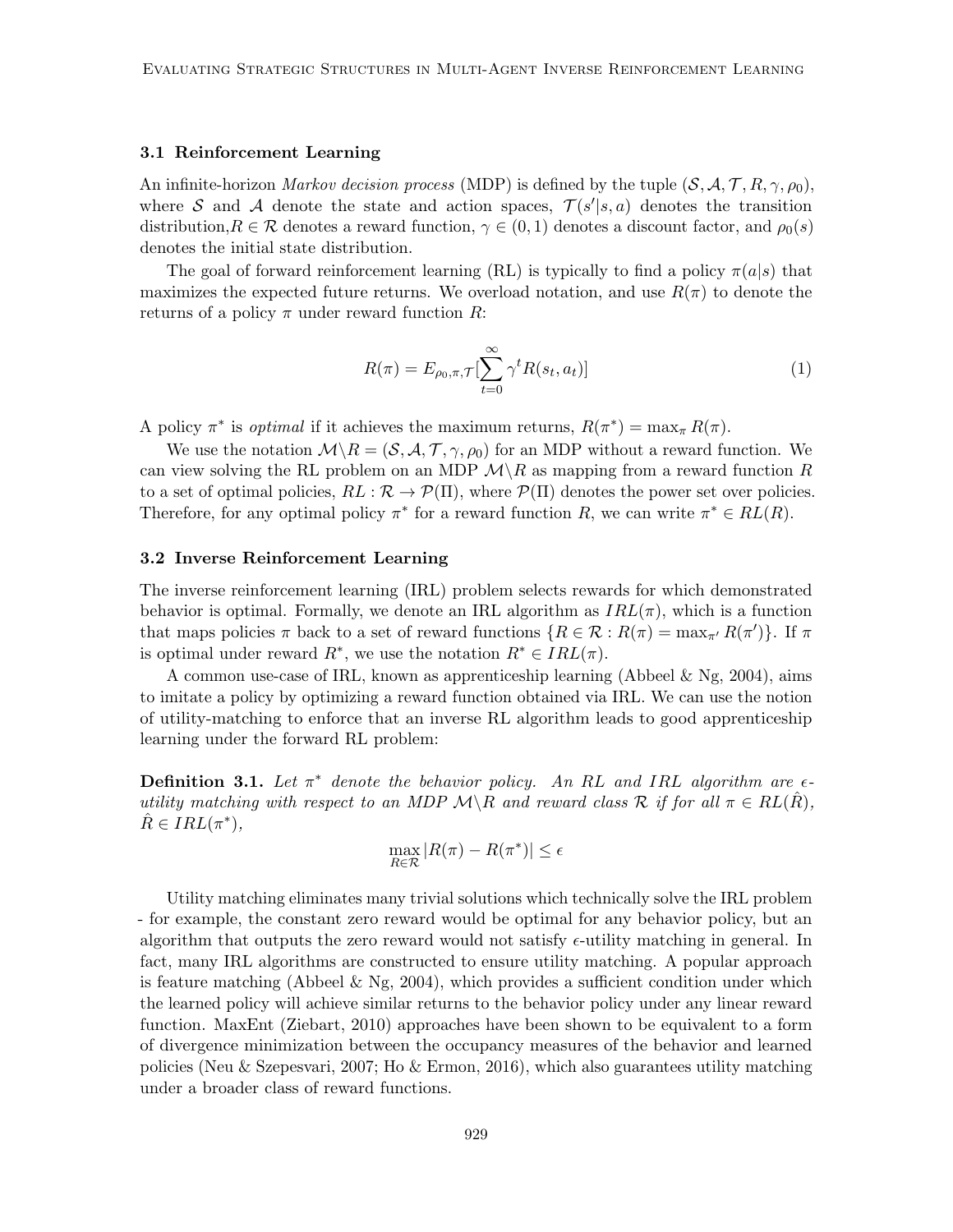## 3.3 Markov Games

A Markov game is an extension of an MDP to the multi-agent scenario. An N-player Markov game, like an MDP, is defined by the tuple  $(S, A_{1:N}, \mathcal{T}, R_{1:N}, \gamma, \rho_0)$ . Here, each player or agent has its own action space  $A_i$  and reward function  $R_i(s, a_{1:N})$ , and the transition function  $\mathcal{T}(s'|s, a_{1:n})$  depends on the actions taken by all agents. As a notational shorthand, we use  $\mathbf{a}_{-i}$  or  $\pi_{-i}$  to denote the set of actions or policies of the  $N-1$  players other than player i. A normal-form game can be viewed as a single-step Markov game without state, or a multi-agent, multi-armed bandit problem - that is, it is defined as a tuple of action sets and rewards for each player,  $(A_{1:N}, R_{1:N})$ , and policies (or strategies)  $\pi_i(a_i)$  are distributions over the action set.

As each agent has its own reward function, the concept of optimality is not well-defined. Instead, the typical aim in game-theoretic scenarios is to find equilibria defined by a solution concept, which represent joint strategies at which agents cannot unilaterally improve their performance. A popular solution concept is the Nash equilibrium, defined as a set of joint policies  $\pi_{1:N}$  such that for all  $\pi_i$ :

$$
E_{\pi_i, \pi_{-i}}[\sum_{t=0}^{\infty} \gamma^t R_i(s_t, a_{t,1:N})] \ge \max_{\pi_i} E_{\pi_i, \pi_{-i}}[\sum_{t=0}^{\infty} \gamma^t R_i(s_t, a_{t,1:N})] - \epsilon
$$
 (2)

The amount of slack,  $\epsilon$ , is also referred to as the *regret* of the strategy profile  $\pi_{1:N}$  with respect to  $R_{1:N}$ , denoted as  $\text{Reg}(\pi_{1:N} | R_{1:N})$  (Waugh et al., 2011). The regret quantifies how far away players are from a perfect equilibrium. The traditional Nash equilibrium is obtained when  $\epsilon = 0$ , and when  $\epsilon > 0$ , the equilibrium is often referred to as an approximate  $\epsilon$ -Nash equilibrium.

#### 3.4 Inverse Equilibria and Strong Rationality

The goal of the inverse equilibrium problem is to find a set of utility or reward functions  $\hat{R}_{1:N}$ for which observed behavior is at an equilibrium. We denote the expert or behavior strategies that produce the observed behavior as  $\pi^{E}$ . The analogous concept to utility-matching in the inverse equilibrium problem is known as strong rationality, which likewise eliminates spurious solutions.

First, we assume that demonstration behavior comes from *rational players*, which are defined as players who prefer joint strategies with lower regret, meaning that they will try to play to perfect equilibria with  $\epsilon = 0$ , if possible.

We define the external regret of an agent, with respect to other players and a reward function, as:

$$
\operatorname{Reg}(\pi_i|\boldsymbol{\pi}_{-i}, R_i) = R_i(\pi_i, \boldsymbol{\pi}_{-i}) - \max_{\pi_i} R_i(\pi_i, \boldsymbol{\pi}_{-i})
$$
\n(3)

We define the "regret" of a joint strategy as the maximum external regret over all players:

$$
Reg(\pi_{1:N}, R_{1:N}) = \max_{i} \left[ R_i(\pi_i, \pi_{-i}) - \max_{\pi_i} R_i(\pi_i, \pi_{-i}) \right]
$$
(4)

If the regret of the joint strategy is  $\epsilon$ , then the players are at an  $\epsilon$ -Nash equilibrium.

Strong rationality can then be defined as: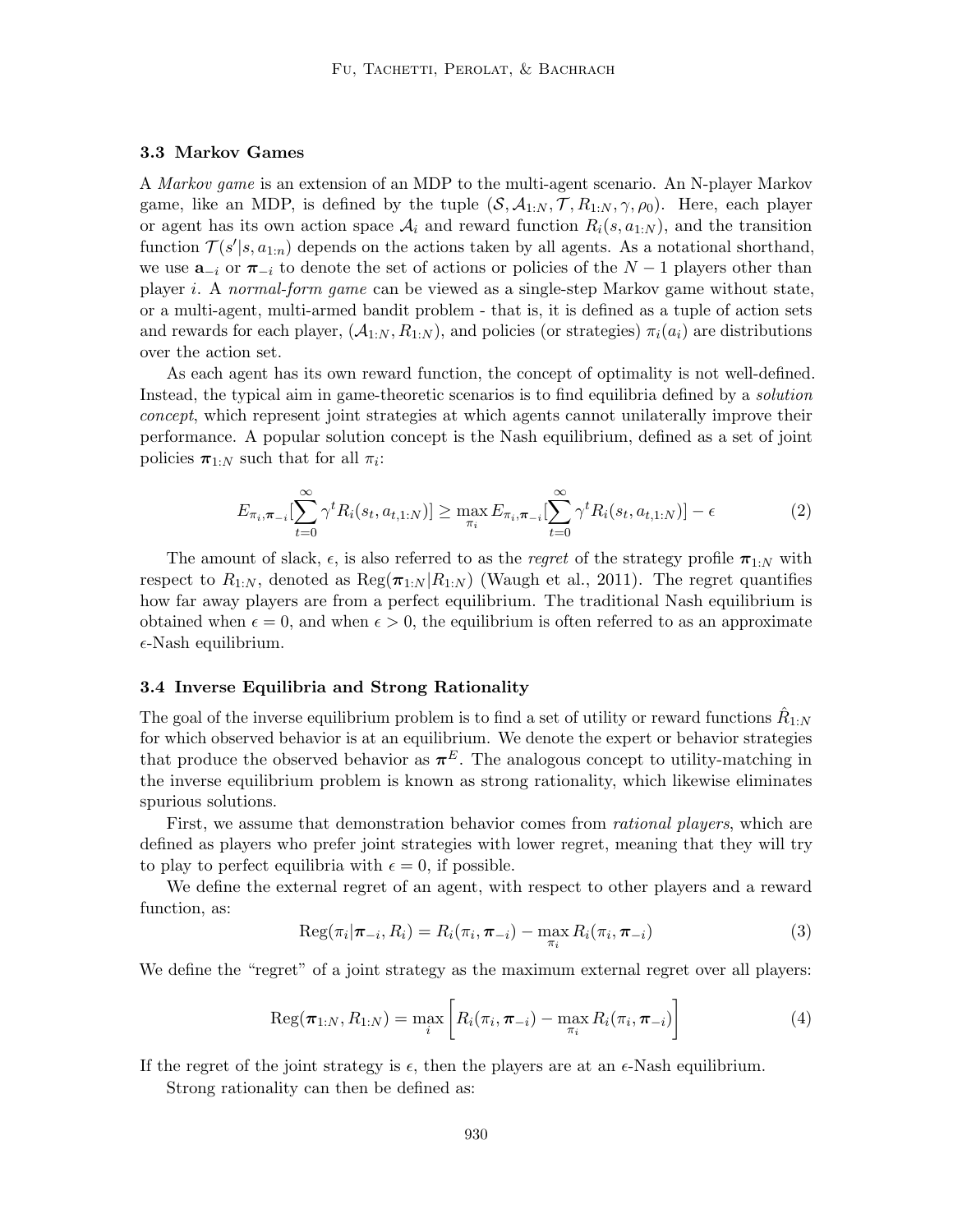Algorithm 1 Inverse Equilibrium Single-Agent Reduction (IESAR) Method

**Input:** Demonstration samples  $\hat{\sigma} \sim \boldsymbol{\pi}^E_{1:N}$ (Markov Games) Estimate  $\pi^{E_{1:N}}$  from  $\hat{\sigma}$ . for player  $i = 1$  to N do Solve the single agent IRL problem with a utility-matching IRL method  $\hat{R}_i = IRL(\pi^E_i | \boldsymbol{\pi}^E_{-i})$ end for  $\operatorname{return} \ \hat{R}_{1:N}$ 

**Definition 3.2** (Strong Rationality (Waugh et al., 2011)). For a joint strategy  $\pi_{1:N}$  to be  $\epsilon\text{-strongly rational, its regret must be no greater than that of the expert policies } \boldsymbol{\pi}^E_{-1:N} \text{ under } \epsilon\text{-strongly rational.}$ any set of reward functions within the reward class  $\mathcal R$  by an  $\epsilon$  amount:

> max  $\max_{R_{1:N}\in \mathcal{R}^N} Reg(\boldsymbol{\pi}_{1:N}, R_{1:N}) - Reg(\boldsymbol{\pi}^E_{1:N}, R_{1:N}) \leq \epsilon$

# 4. From Inverse Equilibria to Inverse Reinforcement Learning

The formal problem setting we are concerned with is the following: given a distribution over joint strategies  $\pi^{E}$  (the *expert behavior*), we wish to find a set of reward or utility functions  $R_{1:N}$  that induces an equilibrium  $\hat{\pi}$  that matches or is close to  $\pi^E$ . Our approach, which we refer to as the **inverse equilibrium single-agent reduction** (IESAR) method, is to construct inverse equilibria for  $\pi^{E}$  by breaking down the problem into *n* separate, single-agent IRL problems, one for each agent, while holding the other agents fixed to the demonstrations. In this section, we introduce several theoretical results justifying why this approach is valid. First, we establish that the demonstrations form an equilibrium under the learned reward for any Markov game. Second, we show a stronger condition that for normal form games, rational behavior under the learned rewards is *strongly rational*, and that it is an equilibrium under the original rewards that produced the demonstrations.

Pseudocode for the method is shown in Alg 1. For Markov games, as one cannot simulate rollouts or trajectories through the reduced single-agent game (typically necessary to solve the IRL problem) without knowledge of the other player's policies, an additional step is needed to estimate each players' policies through a procedure such as behavioral cloning.

#### 4.1 Analysis

We analyze our method by showing a utility-matching result, similar to Definition 3.1, for the multi-agent case.

First, we begin by defining the notion of an induced MDP. From the perspective of a single player, if all other players' strategies are held fixed, then the Markov game reduces to an MDP.

**Definition 4.1** (Induced MDP). Consider a Markov game  $(S, \mathcal{A}_{1:N}, \mathcal{T}, R_{1:N}, \gamma, \rho_0)$  with N players. Let  $\mathcal{M}^{\pi_{-i}}$  denote the MDP for player i holding the other player's strategies,  $\pi_{-i}$ ,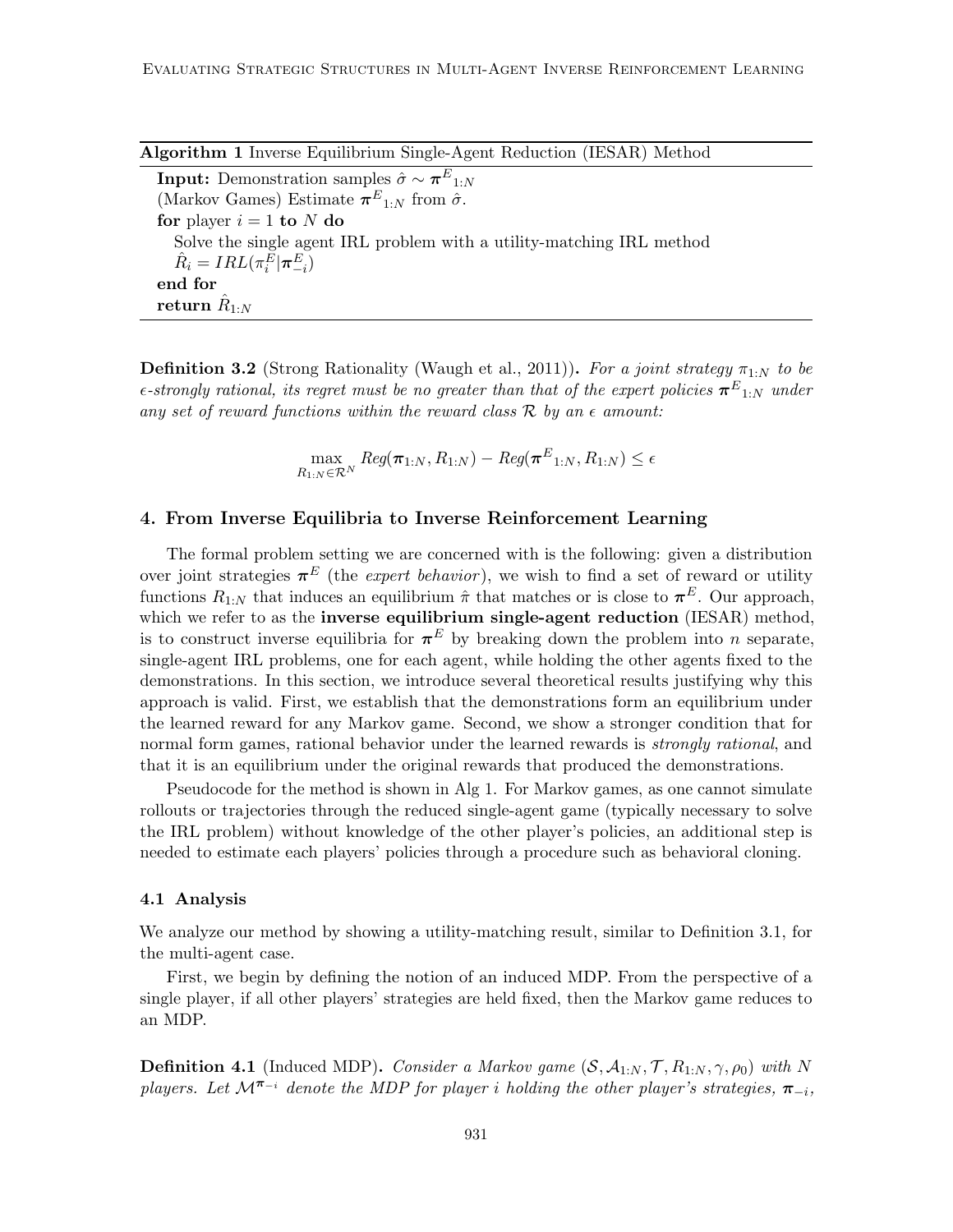fixed. Then,  $\mathcal{M}^{\pi_{-i}}$  is an MDP defined by the tuple  $(\mathcal{S}, \mathcal{A}_i, \mathcal{T}^{\pi_{-i}}, R^{\pi_{-i}}, \gamma, \rho_0)$ , where

$$
\mathcal{T}^{\pi_{-i}}(s'|s, a_i) = \sum_{a_{-i}} \mathcal{T}(s'|s, a_{1:N}) \prod_{j \neq i} \pi_j(a_j|s)
$$

$$
R^{\pi_{-i}}(s, a_i) = E_{\pi_{-i}}[R_i(s, a_{1:N})]
$$

Using the notion of induced MDPs, we can rewrite the notion of an  $\epsilon$ -Nash equilibrium as follows.

**Definition 4.2.** Let RL and IRL problems under an induced MDP be denoted as  $RL(R_i | \boldsymbol{\pi}_{-i})$ and  $IRL(\pi_i|\pi_{-i})$ , respectively. Then, a set of policies  $\pi_{1:N}$  are in  $\epsilon$ -Nash equilibrium if

$$
\forall_i, \pi_i \in RL^{\epsilon}(R_i|\pi_{-i})
$$

where  $RL^{\epsilon}$  denotes the set of policies that are  $\epsilon$ -suboptimal (achieving a return of at least  $R(\pi_i^*) - \epsilon$  for the MDP induced by  $R_i$  and  $\pi_{-i}$ .

Before stating our results, we lay out our assumptions.

- First, we assume that the observed equilibrium originates from *rational players*, as defined in Sec. 3.4.
- Second, we assume that the RL and IRL algorithms used satisfy the utility matching property outlined in Def. 3.1 for some  $\epsilon$ .

We can now state our reduction result, which states that we can rationalize an equilibrium by solving a single-agent IRL problem for each player, as long as we have access to an RL and IRL algorithm that guarantees utility matching:

**Theorem 4.1.** Let  $\pi^E$  denote a joint strategy (typically assumed to be a Nash equilibrium), and let RL and IRL be  $\epsilon$ -utility matching algorithms for the induced MDPs  $\mathcal{M}^{\pi E_i}$ . Then the observed equilibrium  $\pi^E$  is also an  $\epsilon$ -equilibrium of the learned rewards  $\hat{R}_{1:N}$ , where each reward is the output of a single-agent IRL algorithm holding other players at the observed equilibrium,  $\hat{R}_i \in IRL(\pi_i^E | \boldsymbol{\pi}_{-i}^E)$ .

*Proof.* From the utility matching property, we have that for all i and R,  $|R(\pi_i, \pi_{-i}^E)$  –  $R(\pi_i^E, \pi_{-i}^E) \le \epsilon$ , where  $\pi_i$  is the RL solution for the MDP induced by  $\pi_{-i}^E$  and  $\hat{R}_i$ . However, since  $\pi_i$  is optimal for  $\hat{R}_i(\pi, \pi_{-i}^E)$ , the utility matching statement implies that  $\pi_i^E$  is at most  $\epsilon$ -suboptimal with respect to  $\hat{R}_i(\pi, \pi_{-i}^E)$ :

$$
|\hat{R}(\pi^E_i, \pmb{\pi}^E_{-i}) - \max_{\pi} \hat{R}(\pi, \pmb{\pi}^E_{-i})| \leq \epsilon
$$

Since this holds true for all players,  $\pi^{E}$  must be an  $\epsilon$ -equilibrium of  $\hat{R}_{1:N}$ .

To strengthen this result of Theorem 4.1, we can further establish that the equilibrium found is strongly rational (Waugh et al., 2011), meaning that the regret of the induced behavior  $\hat{\pi}$  has regret no greater than the demonstration  $\pi^{E}$  under any reward function  $R \in \mathcal{R}$ . This condition is similar to the utility matching criteria extended to the multi-agent

 $\Box$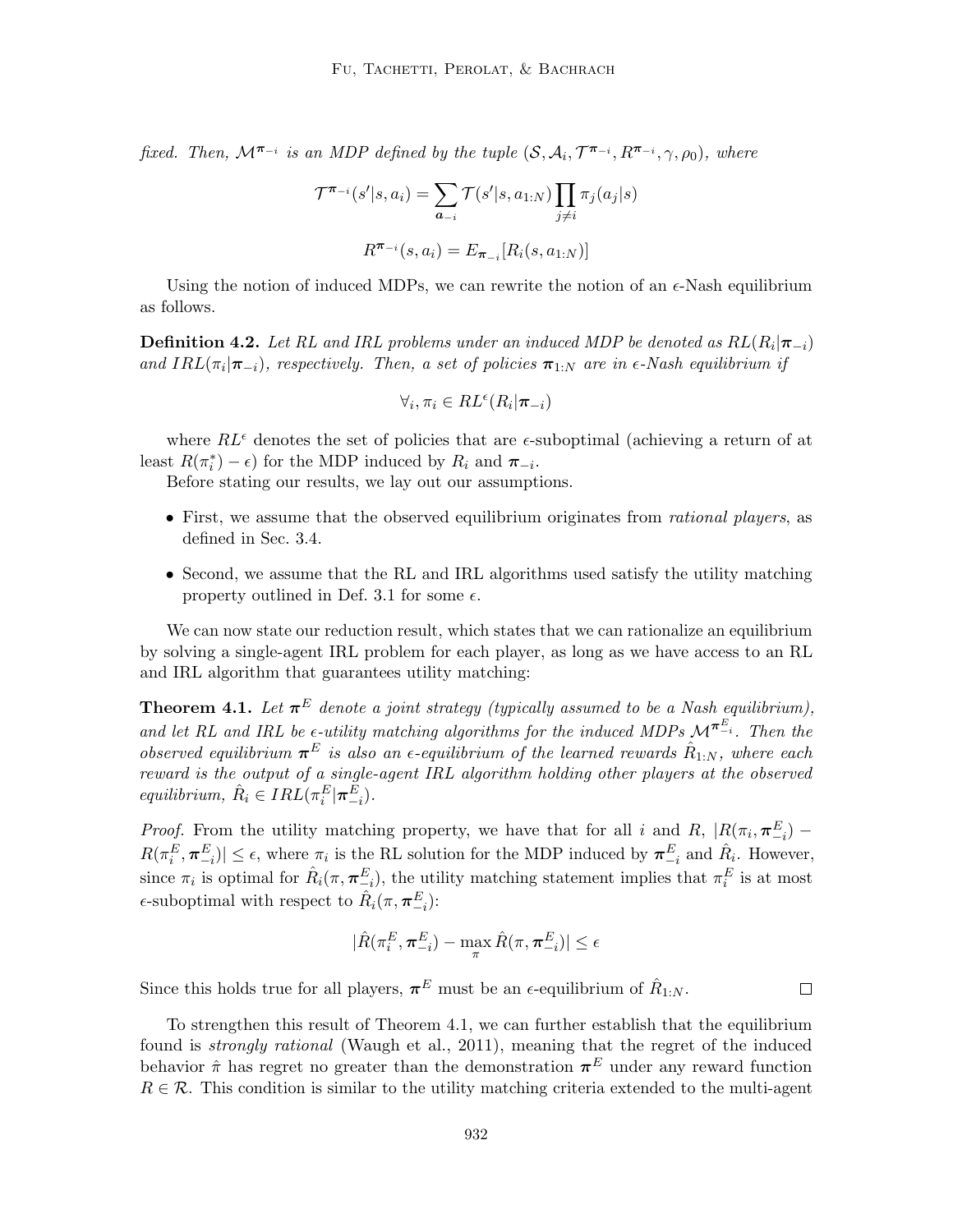case, but requires a stronger condition in that players cannot influence each other's dynamics. This is rarely true in a Markov game, but it is always true in a normal-form game.

To show this result, we require one additional assumption on the expressivity of the reward class, which is that the class of reward functions  $\mathcal R$  is inclusive of rewards in all possible induced MDPs. Formally, let  $U$  denote the set of utility functions in the Markov game, and  $\Pi_{-i}$  denote the class of all possible opponent's strategies. Then, we require the reward class to be at least as big as  $\mathcal{R} \supseteq \{R: R(s_i, a_i) = E_{\boldsymbol{\pi}_{-i}}[U(s_i, a_i, \boldsymbol{s}_{-i}, \boldsymbol{a}_{-i})] \,\,\forall \boldsymbol{\pi}_{-i} \in \Pi_{-i}, U \in \mathcal{U}\}.$ While this may seem like a technical and restrictive assumption, in practice this may not be difficult to satisfy:

- $\bullet$  In games with linear utility functions, U is a linear function of the states and actions of the players. Since expectations are also linear, the reward class  $\mathcal R$  is therefore simply linear functions of  $(s_i, a_i)$ . Therefore, this assumption would equate to linear single-agent rewards  $\mathcal R$  with the underlying payoff matrices  $\mathcal U$  being linear.
- One can also simply use a highly expressive function class to represent rewards, such as neural networks, which will likely encompass the rewards defined by  $R$ . In general, the simpler the reward class used by the IRL method, the easier it will be express  $\mathcal{R}$  and satisfy the assumption. While this is not a precise statement, in our experiments in Sec. 6 we found neural network reward functions to work well empirically for recovering low-regret equilibria.

**Theorem 4.2.** Let RL and IRL  $\epsilon$ -utility matching. Furthermore, assume the game is a normal-form game, and the reward class includes all rewards representable as  $\mathcal{R} \supseteq \{R:\}$  $R(s_i, a_i) = E_{\boldsymbol{\pi}_{-i}}[U(s_i, a_i, \boldsymbol{s}_{-i}, \boldsymbol{a}_{-i})]$ . Then,  $\hat{\pi}_{1:N}$  is  $2N\epsilon$ -strongly rational with respect to  $\boldsymbol{\pi}^E$ , where  $\hat{\pi}_i \in RL(IRL(\pi_i^E|\boldsymbol{\pi}_{-i}^E)).$ 

Proof. Unlike Markov games, in normal form games there are no transition dynamics. By leveraging the reward class assumption, for any  $\pi_{-i}$ ,

$$
\max_{R' \in \mathcal{R}} |R'(\hat{\pi}, \pi_{-i}) - R'(\pi^E, \pi_{-i})| \le \epsilon
$$

This is because we can interpret the other player's strategies as a parameter of the reward function in the bandit setting.

We first bound the difference in regret of the equilibrium as follows:

$$
\max_{R_{1:N}} \text{Reg}(\hat{\pi}_{1:N}, R_{1:N}) - \text{Reg}(\boldsymbol{\pi}^{E}_{1:N}, R_{1:N})
$$
\n
$$
= \max_{R_{1:N}} \max_{i} \left[ R_{i}(\hat{\pi}_{i}, \hat{\pi}_{-i}) - \max_{\pi} R_{i}(\pi, \hat{\pi}_{-i}) \right] - \max_{i} \left[ R_{i}(\boldsymbol{\pi}^{E}_{i}, \boldsymbol{\pi}^{E}_{-i}) - \max_{\pi} R_{i}(\pi, \pi_{-i}^{E}) \right]
$$
\n
$$
\leq \max_{R_{1:N}} \max_{i} |R_{i}(\hat{\pi}_{i}, \hat{\pi}_{-i}) - \max_{\pi} R_{i}(\pi, \hat{\pi}_{-i}) - R_{i}(\boldsymbol{\pi}^{E}_{i}, \pi_{-i}^{E}) + \max_{\pi} R_{i}(\pi, \pi_{-i}^{E})|
$$
\n
$$
\leq \max_{R_{1:N}} \max_{i} \underbrace{R_{i}(\hat{\pi}_{i}, \hat{\pi}_{-i}) - R_{i}(\boldsymbol{\pi}^{E}_{i}, \pi_{-i}^{E})}_{L_{1}} + \underbrace{\max_{\pi} R_{i}(\pi, \pi_{-i}^{E}) - \max_{\pi} R_{i}(\pi, \hat{\pi}_{-i})}_{L_{2}}
$$

Next, we bound  $L_1$  and  $L_2$  separately.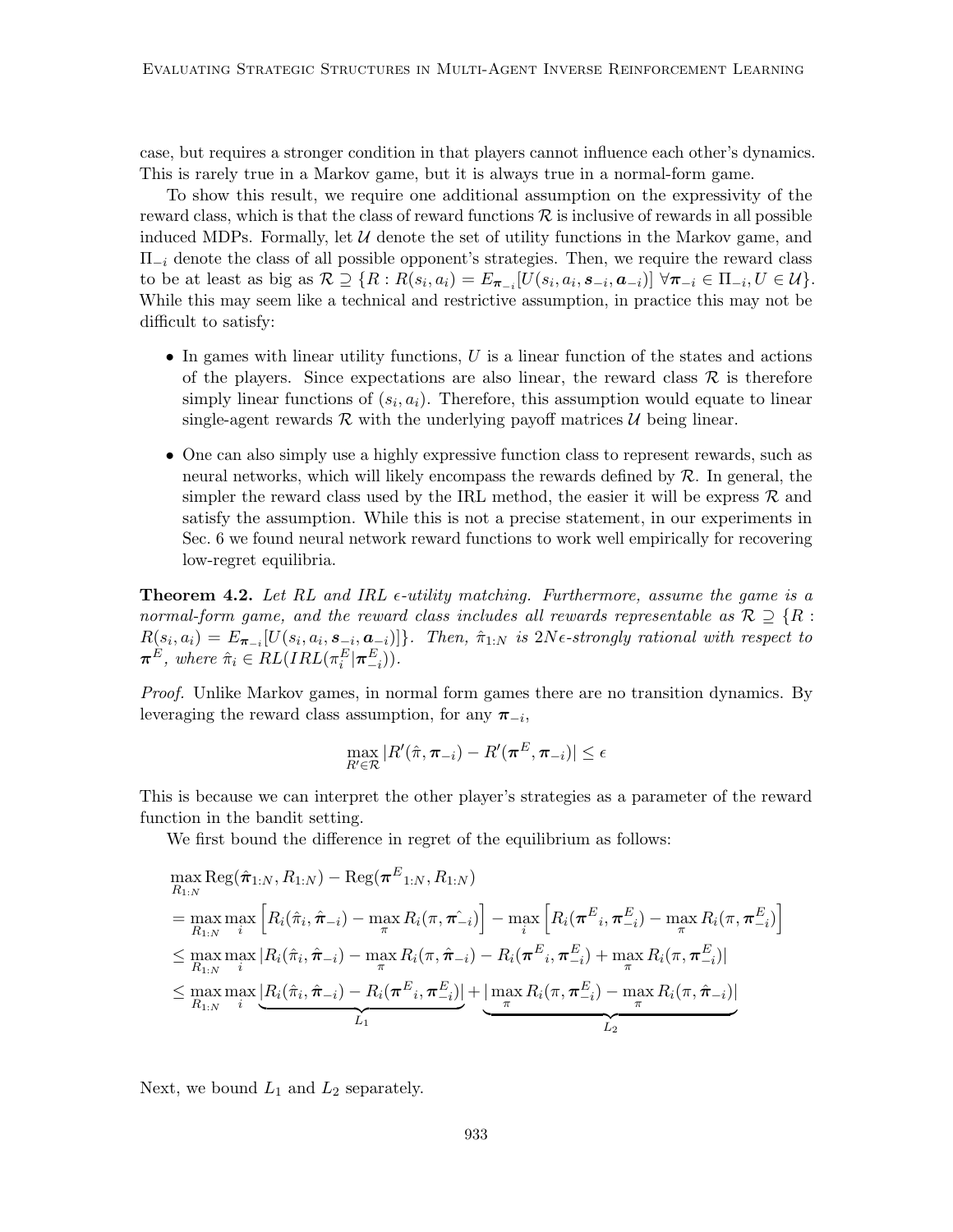For  $L_1$ , we have

$$
|R_{i}(\hat{\pi}_{1}, \hat{\pi}_{2}, \ldots, \hat{\pi}_{N}) - R_{i}(\boldsymbol{\pi}^{E}_{1}, \ldots, \boldsymbol{\pi}^{E}_{N})|
$$
  
\n
$$
\leq |R_{i}(\hat{\pi}_{1}, \hat{\pi}_{2}, \ldots, \hat{\pi}_{N}) - R_{i}(\boldsymbol{\pi}^{E}_{1}, \hat{\pi}_{2}, \ldots, \hat{\pi}_{N}) + R_{i}(\boldsymbol{\pi}^{E}_{1}, \hat{\pi}_{2}, \ldots, \hat{\pi}_{N}) - R_{i}(\boldsymbol{\pi}^{E}_{1}, \ldots, \boldsymbol{\pi}^{E}_{N})|
$$
  
\n
$$
\leq \epsilon + |R_{i}(\boldsymbol{\pi}^{E}_{1}, \hat{\pi}_{2}, \ldots, \hat{\pi}_{N}) - R_{i}(\boldsymbol{\pi}^{E}_{1}, \ldots, \boldsymbol{\pi}^{E}_{N})|
$$
  
\n
$$
\leq \epsilon + |R_{i}(\boldsymbol{\pi}^{E}_{1}, \hat{\pi}_{2}, \ldots, \hat{\pi}_{N}) - R_{i}(\boldsymbol{\pi}^{E}_{1}, \boldsymbol{\pi}^{E}_{2}, \ldots, \hat{\pi}_{N})
$$
  
\n
$$
+ R_{i}(\boldsymbol{\pi}^{E}_{1}, \boldsymbol{\pi}^{E}_{2}, \ldots, \hat{\pi}_{N}) - R_{i}(\boldsymbol{\pi}^{E}_{1}, \ldots, \boldsymbol{\pi}^{E}_{N})|
$$
  
\n
$$
\leq 2\epsilon + |R_{i}(\boldsymbol{\pi}^{E}_{1}, \boldsymbol{\pi}^{E}_{2}, \ldots, \hat{\pi}_{N}) - R_{i}(\boldsymbol{\pi}^{E}_{1}, \ldots, \boldsymbol{\pi}^{E}_{N})|
$$
  
\n...  
\n
$$
\leq N\epsilon
$$

The inequalities follow because if two reward terms differ in only one agent's policy, we can apply the utility-matching assumption for that agent to bound the difference by  $\epsilon$ . Initially, the two rewards  $R(\hat{\pi}_1,\ldots,\hat{\pi}_N)$  and  $R(\pi^E_1,\ldots,\pi^E_N)$  differ in all N policies, but we can incrementally change each learned policy  $\hat{\pi}_i$  to the demonstration policy  $\pi^E_i$  one-by-one by adding and subtracting the same quantity.

For  $L_2$ , we use the same sequence of inequalities to obtain:

$$
|\max_{\pi} R_i(\pi, \pi_{-i}^E) - \max_{\pi} R_i(\pi, \hat{\pi}_{-i})|
$$
  
\n
$$
\leq \max_{\pi} |R_i(\pi, \pi_{-i}^E) - R_i(\pi, \hat{\pi}_{-i})|
$$
  
\n
$$
\leq (N-1)\epsilon
$$

Adding  $L_1$  and  $L_2$  yields:

$$
\max_{R_{1:N}} \text{Reg}(\hat{\pi}_{1:N}, R_{1:N}) - \text{Reg}(\boldsymbol{\pi}^E_{1:N}, R_{1:N}) \leq (2N-1)\epsilon \leq 2N\epsilon
$$

By the definition of strong-rationality, we can conclude that  $\hat{\pi}_{1:N}$  is  $2N\epsilon$ -strongly rational with respect to  $\pi^E$  $\Box$ 

Strong rationality allows us to state that the learned behavior  $\hat{\pi}_{1:N}$  is an equilibrium under the rewards of the expert  $R_{1:N}$ .

**Corollary 4.2.1.** Let  $\boldsymbol{\pi}^E$  be an  $\delta$ -equilibrium of  $R_{1:N}$ . Then,  $\hat{\pi}_{1:N}$  is a  $(2N\epsilon+\delta)$ -equilibrium of  $R_{1:N}$ .

With a guarantee of strong rationality, we can expect the learned behavior to wellapproximate the demonstrations, but the rewards extracted by the algorithm may not be representative of the ground truth rewards from which the demonstrations were trained, due to ambiguity. For example, this particular reduction procedure learns a reward that is constant with respect to the actions of other players, since the rewards learned by a singleagent IRL algorithm cannot depend on other agents. Thus, in the context of normal-form games, one can view the algorithm as extracting a single row (or linear combination of rows) of the entire payoff matrix, corresponding to the strategy played by the opponents at equilibrium (Fig. 2). However, Thm. 4.1 and Thm. 4.2 show that the learned rewards are nonetheless non-trivial, in that they are predictive of the expert behavior.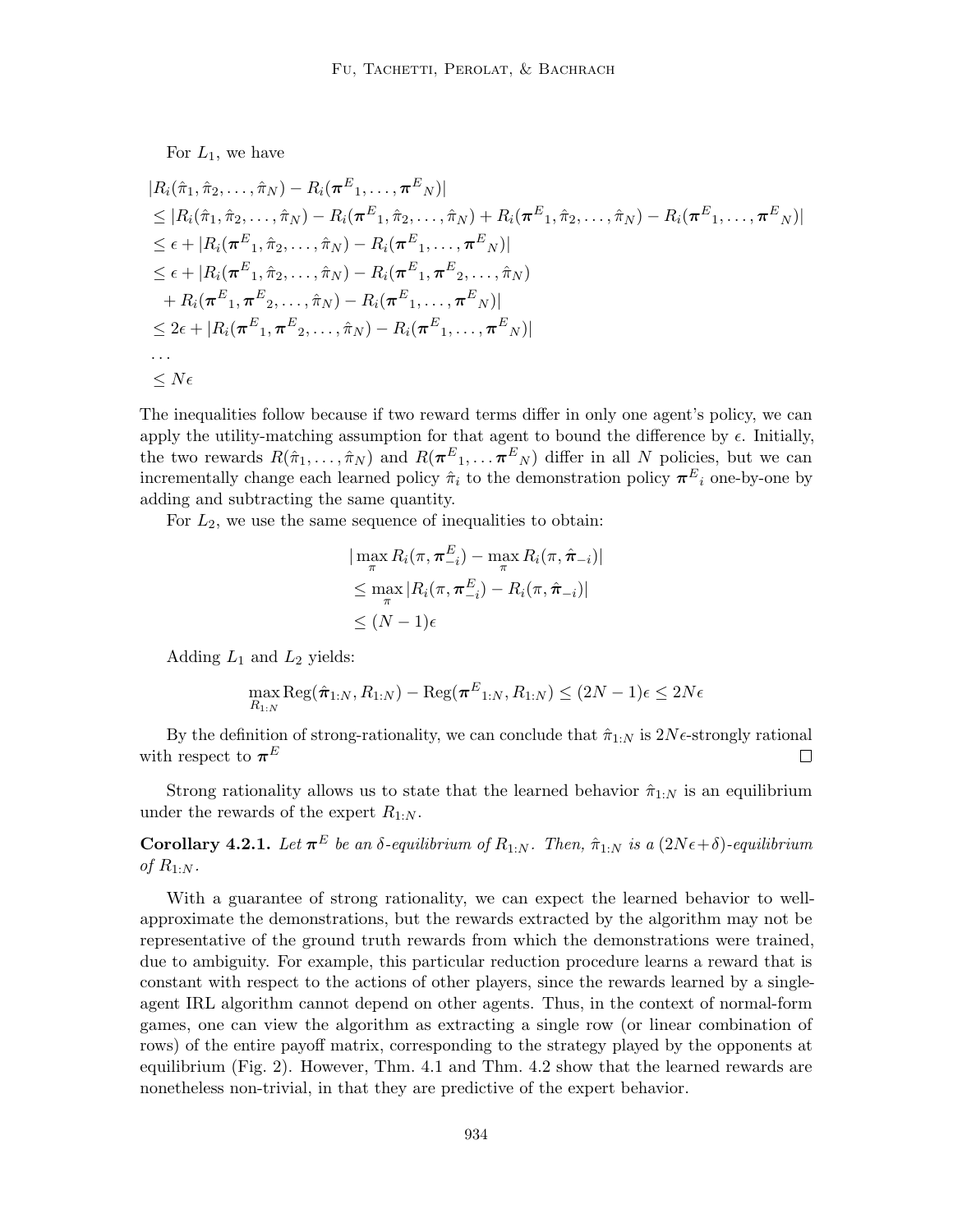

Figure 2: An example of ambiguity in inverse game theory, and demonstrating the "row" identifying nature of single-agent IRL. The joint demonstration distribution is shown on the left  $(p(a_1, a_2))$ , for a game with 2 players and 2 actions x, y. Hypothetical learned rewards inferred for each player are shown on the right  $(R_1)$ and  $R_2$ ), which infers rewards with the other player's strategies held to the expert distribution (in this case, a pure strategy of playing  $y$ ). However, no matter what values are selected for the unknown reward values, marked by ?'s, the expert distribution will always be an equilibrium under  $R_1$  and  $R_2$ .

A final analysis to consider is in the case of Markov games, where our method requires the ability to simulate the other player's policies in order to run RL or IRL. As mentioned previously, one way to address this issue in practice is to run behavioral cloning or another imitation learning method on the expert data. An important question to ask is how the error, measured in our case as the total variation distance  $D_{TV}(\pi_1(\cdot|s)||\pi_2(\cdot|s))$ , in the imitation learning process affects the final performance of the algorithm. To analyze this error, the following bound shows how running IRL on imitated policies  $\hat{\pi}^E$  affects the utility matching assumption when compared to running IRL on the original behavior policies  $\pi^E$ :

**Theorem 4.3.** Let RL and IRL be  $\epsilon$ -utility matching for the induced MDPs  $\mathcal{M}^{\hat{\pi}^E_{-i}}$ , the imitation learning error for each player be bounded as  $\max_s D_{TV}(\hat{\pi}_i^E || \pi_i^E) \leq c$ , and the reward function be bounded as  $\max_{s,a_1,N} R(s,a_{1:N}) \leq r_{max}$ . Then, for all  $\pi \in RL(IRL(\pi_i^E|\hat{\boldsymbol{\pi}}_{-i}^E)),$ the degree of utility matching can be bounded as

$$
\max_{R \in \mathcal{R}} |R(\pi, \hat{\boldsymbol{\pi}}_{-i}^{E}) - R(\pi_i^{E}, \boldsymbol{\pi}_{-i}^{E})| \le \epsilon + \frac{2r_{max}Nc}{(1 - \gamma)^2}
$$

Proof. We begin by splitting the error into two terms as follows:

.

$$
\max_{R} |R(\pi, \hat{\pi}_{-i}^{E}) - R(\pi_i^{E}, \pi_{-i}^{E})| \leq \max_{R} |R(\pi, \hat{\pi}_{-i}^{E}) - R(\pi_i^{E}, \hat{\pi}_{-i}^{E})| + \max_{R} |R(\pi_i^{E}, \hat{\pi}_{-i}^{E}) - R(\pi_i^{E}, \pi_{-i}^{E})|
$$

The first term is controlled by the utility matching property of RL and IRL and is bounded by  $\epsilon$ . Therefore, we only need to analyze the second term, which is concerned with the difference in returns from executing  $\pi_i^E$  under the MDP induced by the imitated policies  $\hat{\pi}_{-i}^E$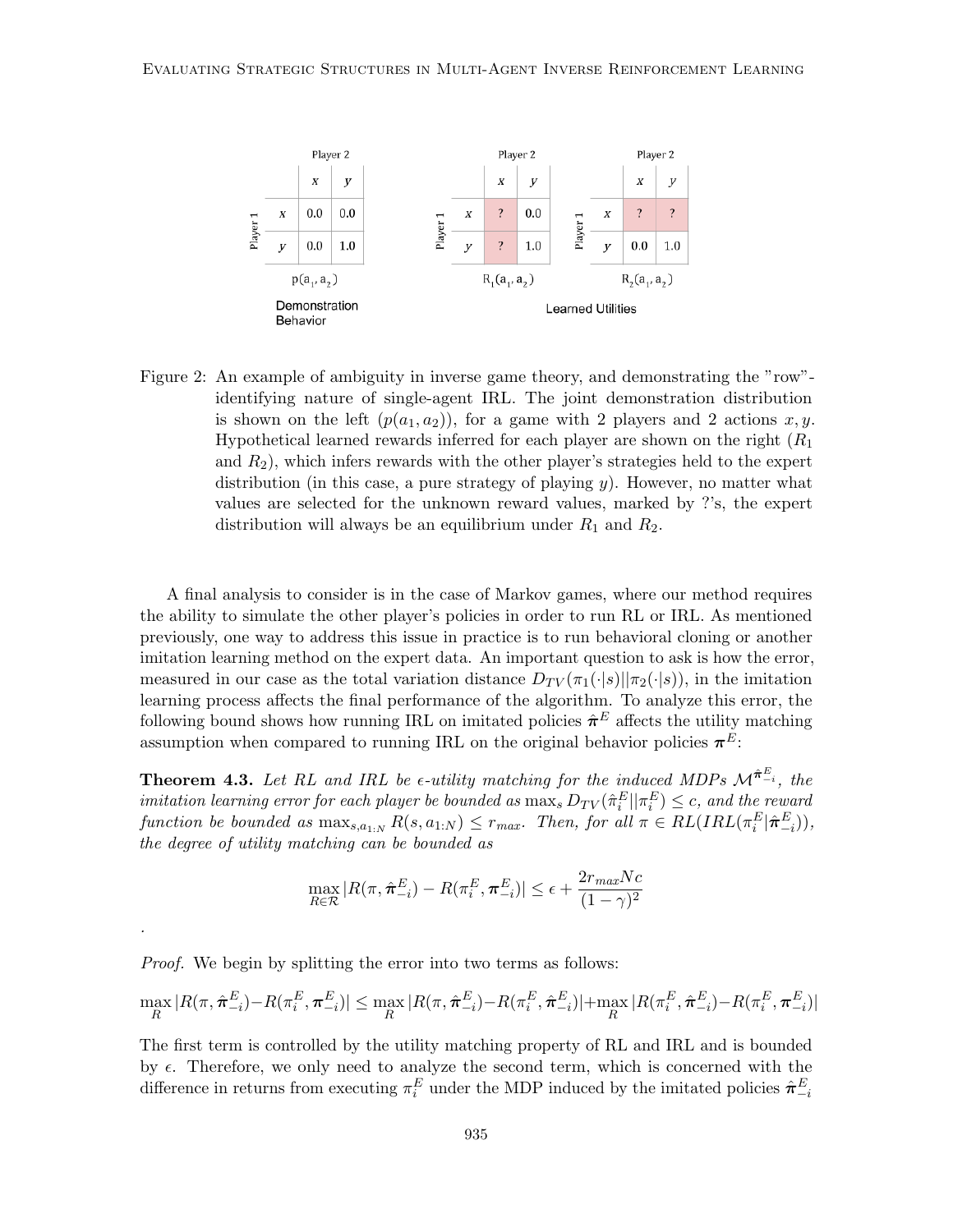versus the original behavior policies  $\pi_{-i}^E$ . We can leverage proofs from Janner et al. (2019) to simplify the analysis. We begin by first bounding the difference in the state distribution visited by the policies, and then bounding the returns.

Lemma B.1 of Janner et al. (2019) allows us to bound difference in the joint distribution of states and actions at a time step t by the sum of the individual errors. Let  $\hat{p}(a_{1:N,t}|s_t)$ denote the action joint distribution under the imitated policies, and  $p(a_{1:N,t}|s_t)$  denote the action joint distribution under the original behavior policies. Then, we have:

$$
D_{TV}(\hat{p}(a_{1:N,t}|s_t)||p(a_{1:N,t}|s_t)) \le c(N-1)
$$

We can then apply Lemma B.2 of Janner et al. (2019) to bound the overall state distribution at time step  $t$  as:

$$
D_{TV}(\hat{p}(s_t, a_{1:N,t})||p(s_t, a_{1:N,t})) \leq tc(N-1)
$$

Next, we let  $p(s, a_{1:N}) = (1 - \gamma) \sum_{t=0}^{T} \gamma^t p(s_t, a_{1:N,t})$  denote the discounted state-action marginal distribution.

$$
|R(\pi_i^E, \hat{\pi}_{-i}^E) - R(\pi_i^E, \pi_{-i}^E)| = |\sum_{s, a_{1:N}} (\hat{p}(s, a_{1:N}) - p(s, a_{1:N}))R(s, a_{1:N})|
$$
  
\n
$$
= |\sum_{s, a_{1:N}} (\sum_t \gamma^t \hat{p}(s_t, a_{1:N,t}) - p(s_t, a_{1:N,t}))R(s_t, a_{1:N,t})|
$$
  
\n
$$
= |\sum_t \sum_{s, a_{1:N}} \gamma^t (\hat{p}(s_t, a_{1:N,t}) - p(s_t, a_{1:N,t}))R(s, a_{1:N,t})|
$$
  
\n
$$
\leq \sum_t \sum_{s, a_{1:N}} \gamma^t |\hat{p}(s_t, a_{1:N,t}) - p(s_t, a_{1:N,t})|R(s, a_{1:N,t})|
$$
  
\n
$$
\leq r_{\max} \sum_t \sum_{s, a_{1:N}} \gamma^t |\hat{p}(s_t, a_{1:N,t}) - p(s_t, a_{1:N,t})|
$$
  
\n
$$
\leq 2r_{\max} \sum_{t} \sum_{s, a_{1:N}} \gamma^t tc(N - 1)
$$
  
\n
$$
\leq \frac{2r_{\max}c(N - 1)}{(1 - \gamma)^2}
$$

Substituting this back into the original error, we have:

$$
\max_{R} |R(\pi, \hat{\pi}_{-i}^{E}) - R(\pi_{i}^{E}, \pi_{-i}^{E})| \le \epsilon + \frac{2r_{\max}c(N-1)}{(1-\gamma)^{2}}
$$

 $\Box$ 

This bound shows that the gap in utility matching introduced by imitation learning errors is bounded linearly by the number of players in the game, and quadratically in the horizon. This bound also can be substituted into Thm. 4.1 to characterize the relationship between the observed equilibrium  $\pi^{E}$  and the learned rewards.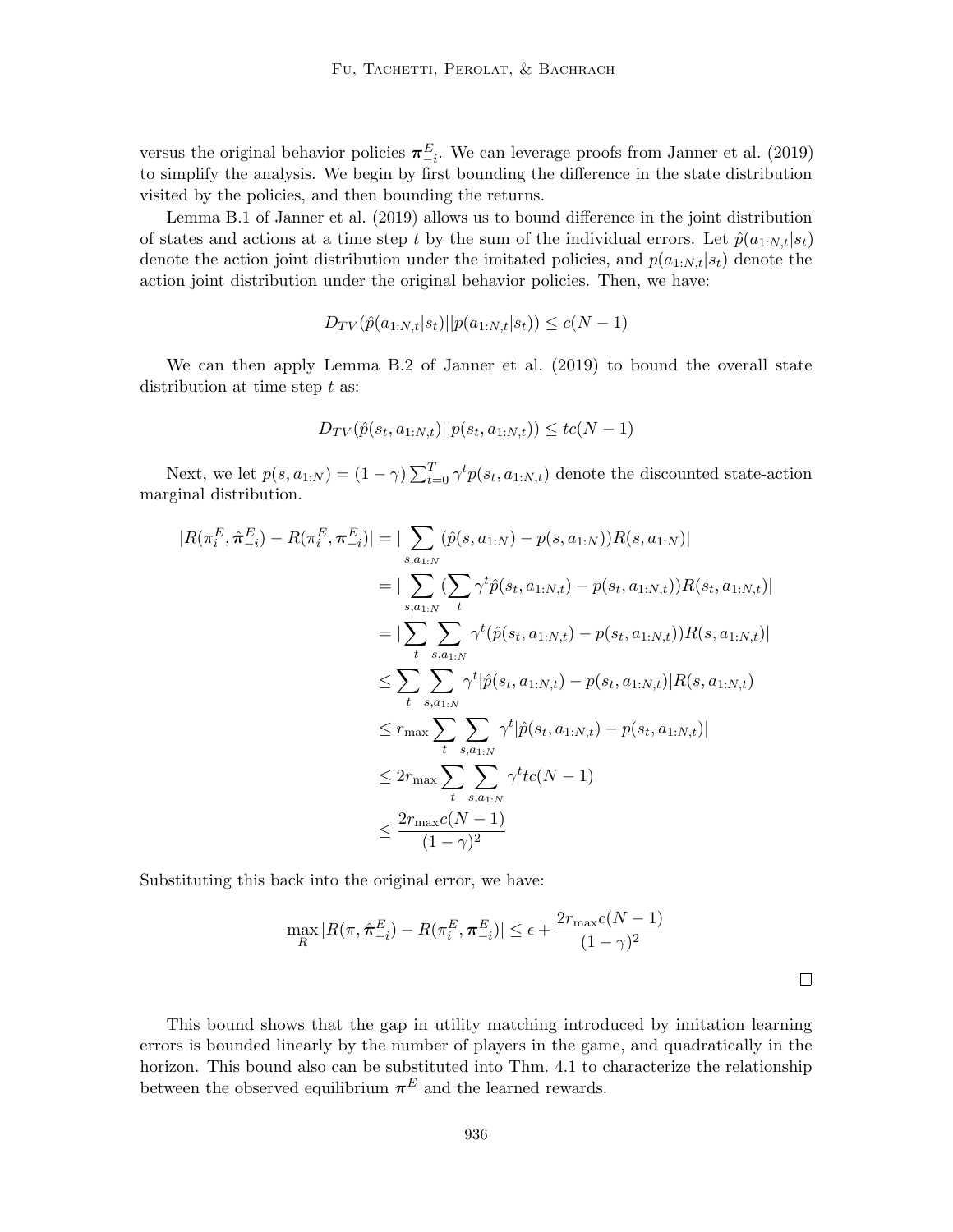# 4.2 On the Choice of RL and IRL Algorithms

IESAR describes a generic procedure that can be used with any RL/IRL algorithm pair that satisfies the utility matching property (Def. 3.1). There are many potential choices for IRL algorithms, which we will now discuss.

A major class of IRL algorithms that satisfy utility matching are the so-called featurematching approaches (Abbeel & Ng, 2004; Syed & Schapire, 2008). These approaches allow one to use linear function approximation for problems when the state space is large and complex enough that a tabular representation of the reward is intractable. Some popular variants of feature-matching approaches are based around the MaxEnt framework (Ziebart, 2010). Ho and Ermon (2016) show that MaxEnt IRL can be interpreted as matching occupancy measures (which in turn satisfies the utility-matching property), and (Fu et al., 2017) propose an extension that allows one to learn rewards represented by differentiable functions, such as neural networks. These MaxEnt approaches have been demonstrated to work effectively on continuous, high-dimensional tasks.

# 5. Predictive Power of Rewards in Novel Settings

Inverse methods are commonly used as "imitation learning" methods where the aim is to train a policy that replicates some empirical behavior. A question one may ask is: why not directly imitate the behavior policy, rather than perform an indirect procedure where one learns rewards and trains a policy on those rewards? One scenario in which one may wish to learn rewards instead of policies is when one must learn a model of behavior in one environment, and test the model in a novel environment. In such a scenario, one could potentially train a policy using a reward in the novel environment, rather than relying on the policy to generalize to a new task. However, most inverse methods will not produce desirable results in this setting due to reward ambiguity.

Thm. 4.1 provides a simple procedure that satisfies several conditions of inverse game theory (such as strong rationality), but also highlights that the problem is under-constrained, and the algorithm will return one (of potentially infinitely many) rewards which satisfy the problem conditions. In some sense, the standard criteria for inverse game theory are "too loose", and do not constrain the problem enough to always capture strategic understanding of an agent's intentions. We can easily learn utilities that do not reveal the nature of a game. For example, we can recover a cooperative game when the original game is an anti-coordination game (see Sec. 6.3), or we can learn a reward function equal to an advantage function which would then recover the behavior policy when performing RL. Reward ambiguity can be a problem when one wishes to inspect the learned rewards for the sake of understanding behavior, but also more importantly, predicting the behavior of an agent when certain problem parameters change, such as when paired with new agents with different utilities, such as an agent playing an auction against players different than those seen during training.

We can quantify this concept by extending the notion of rationality to opponents with changing utilities. This notion of rationality is invariant to transformations of the reward function which leave behaviors unchanged - for example, values of the reward on dominated actions.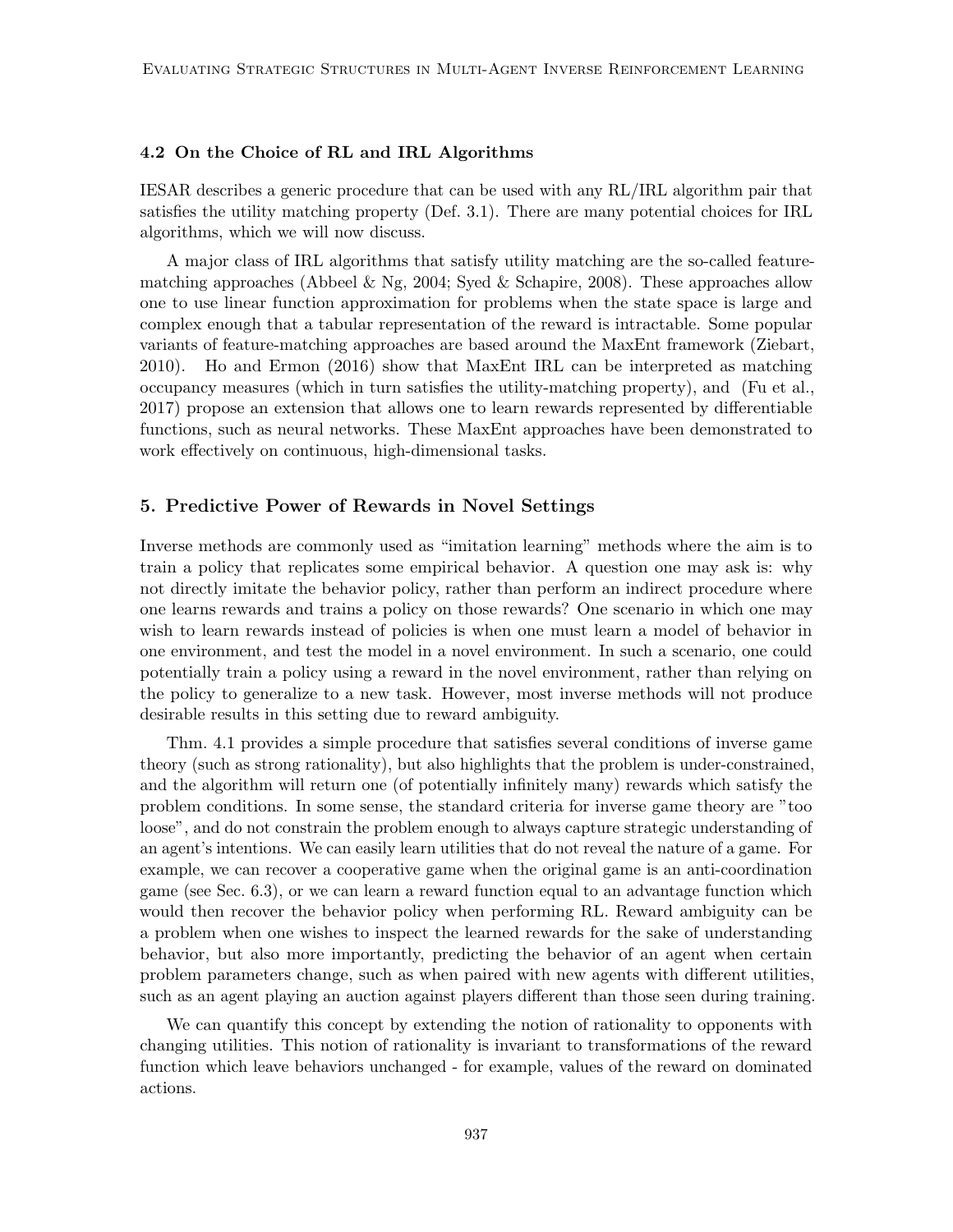**Definition 5.1** (Player-Agnostic Rationality). Let  $R = (R_i)_{i \in \{1,...,N\}}$  be the estimated reward and  $R^* = (R_i^*)_{i \in \{1,\dots,N\}}$  represent the ground truth reward. The estimated reward is  $\epsilon$ -player agnostic if  $\forall i$ ,  $\forall \pi_{-i}$  we have  $|\max_{\pi_i} R_i(\pi_i, \pi_{-i}) - \max_{\pi_i} R_i^*(\pi_i, \pi_{-i})| < \epsilon$ 

It is easy to see that a reward that is consistent with strongly rational behavior does not necessarily satisfy player-agnostic rationality. Take for example the game in Fig. 2, which satisfies strong rationality no matter what the unknown values are. If we change player 2 to prefer playing action  $x$  over  $y$ , then there are no constraints on whether player 1 prefers  $\arcsin x$  or  $y$ .

How can we ensure that a learned reward is player-agnostic? As implied by the definition, a natural solution is to learn from a dataset where the same agent plays with the same reward function against different agents. This style of concept has been explored in the field of IRL in the context of different dynamics (Amin et al., 2017). For the purposes of this paper, we explore a simpler solution, which is to narrow the reward function class until it is *identifiable* from the behavior. In other words, we assume there is an injective mapping from equilibrium behaviors to the parameters of the reward function. Therefore, in the limit of infinite data, one will recover the ground-truth reward function and satisfy player-agnostic rationality. An important class of identifiable games is auctions, which are identifiable from equilibrium behavior under mild assumptions (i.e. first price and second price auctions (Athey & Haile, 2002), and generalized second price auctions (Athey & Nekipelov, 2010)).

# 6. Applications

We evaluate our approach on three domains, with the goal of testing whether the single-agent reduction method is effective in rationalizing expert behavior, and whether in identifiable games, we can successfully predict behavior. These domains are:

- 1. A stateful Markov game, to see if learned rewards rationalize the given demonstrations. We selected the game Keep-Away (Lowe et al., 2017), a continuous space and action game where an agent navigates to a target and the adversary tries to block the agent.
- 2. A classic normal-form game, Chicken, to check for strong rationality of learned behaviors and demonstrate problems with reward ambiguity.
- 3. First-price, second-price, and generalized second-price (GSP) auctions, to see if we can accurately infer the parameters of the player's reward functions (in this case, valuations), and to study player-agnostic rationality (Section 5) in situations when an agent must generalize their play against agents that are different from those encountered during training.

#### 6.1 Practical Algorithm

The single-agent reduction procedure infers utilities by running single-agent IRL for each agent, while fixing the other agents' policies to the demonstrations. Therefore in order to evaluate our method, we need to select an appropriate single-agent IRL procedure to run. For all of our experiments, we adopt a game-theoretic formulation inspired by Abbeel and Ng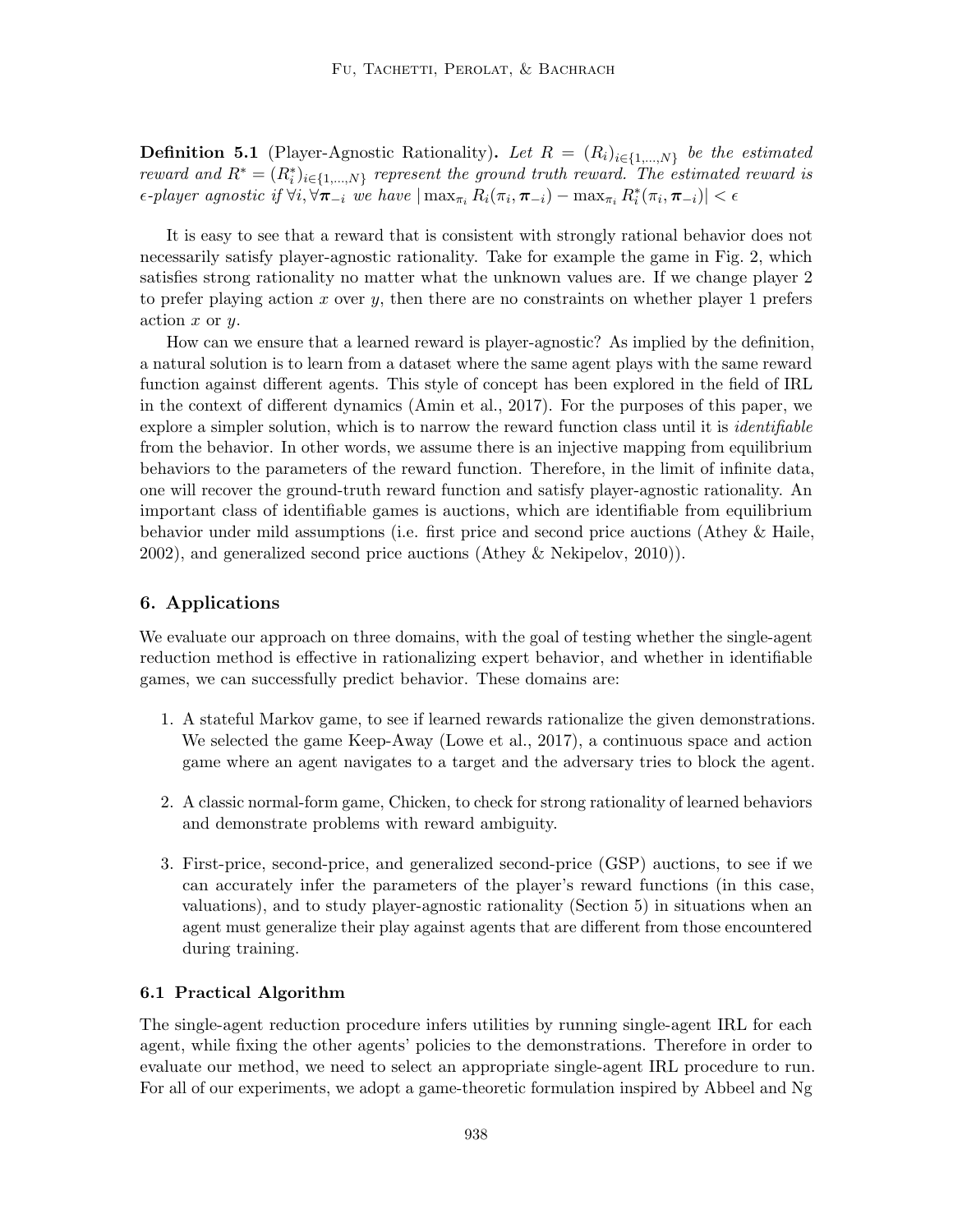(2004), Syed and Schapire (2008). We use the following saddle-point optimization problem:

$$
IRL(\boldsymbol{\pi}^E) = \operatorname{argmin}_{\theta, \|\theta\| \le c} \max_{\pi} R_{\theta}(\pi) - R_{\theta}(\boldsymbol{\pi}^E)
$$

The output of this procedure is a reward function parameter  $\theta^*$ . As regularization, we constrain the 1-norm of the parameter vector for our Chicken, Keep-Away, and neural network Auction utility experiments, but many other choices are reasonable (Ho & Ermon, 2016).

The game-theoretic formulation describes a saddle-point problem. We implement this procedure as a coordinate descent algorithm, where we optimize the inner loop (policy optimization) for N gradient descent steps for every outer loop (reward optimization) gradient step. For the choice of first-order optimizer, we use Adam (Kingma  $\&$  Ba, 2015), which is a common choice for IRL methods (Ho & Ermon, 2016; Fu et al., 2017). The gradients are straightforward to compute for normal-form games. However, for Markov games, we assume access to a transition model that it is amenable to the reparameterization trick (the model is differentiable with respect to the states, actions, and noise that is drawn i.i.d.). We perform a form of differentiable planning by directly computing the reparameterized gradient of the returns with respect to the policy. Practically, this is implemented by encoding the dynamics via an automatic differentiation library. We use a differentiable policy optimizer to simplify the experimental setup, but we note that our method can accommodate sample-based policy optimizers, such as model-free and model-based reinforcement learning algorithms if one chooses to do so.

#### 6.2 Keep-Away

Keep-Away (Lowe et al., 2017; Song et al., 2018) is a continuous state-action game that involves an agent attempting to reach a landmark, and an adversary trying to push the agent away. The agent's and adversary's rewards are inverse to each other - the agent is rewarded based on the Euclidean distance to the landmark, and the adversary is penalized on the same distance (the adversary also has an extra shaping term which encourages it to be closer to the landmark). A diagram of this game is shown in Fig. 3.

As an evaluation metric, we compute an estimate of the regret of the learned behaviors, as measured by the ground-truth rewards from which demonstration behavior was generated from. The regret quantifies how close a behavior is to a Nash equilibrium - having at most  $\epsilon$ regret for all players implies that the behavior is an  $\epsilon$ -Nash equilibrium. We estimate regret by optimizing the policy under the given reward function using gradient descent, and taking the difference between the returns of the resulting policy and the original policy.

We choose regret as an evaluation metric because in continuous state space problems such as Keep-Away, it is not obvious how to measure how close a learned reward function is to the ground truth. Reward functions can be ambiguous, such as under linear and reward shaping transformations, which makes direct comparison difficult.

#### 6.2.1 Experiment Parameters

We represent each agent's policy as a 2-layer ReLU neural network that outputs the parameters of a Gaussian distribution, and each reward as a 2-layer ReLU network which takes as input the state and both players' actions.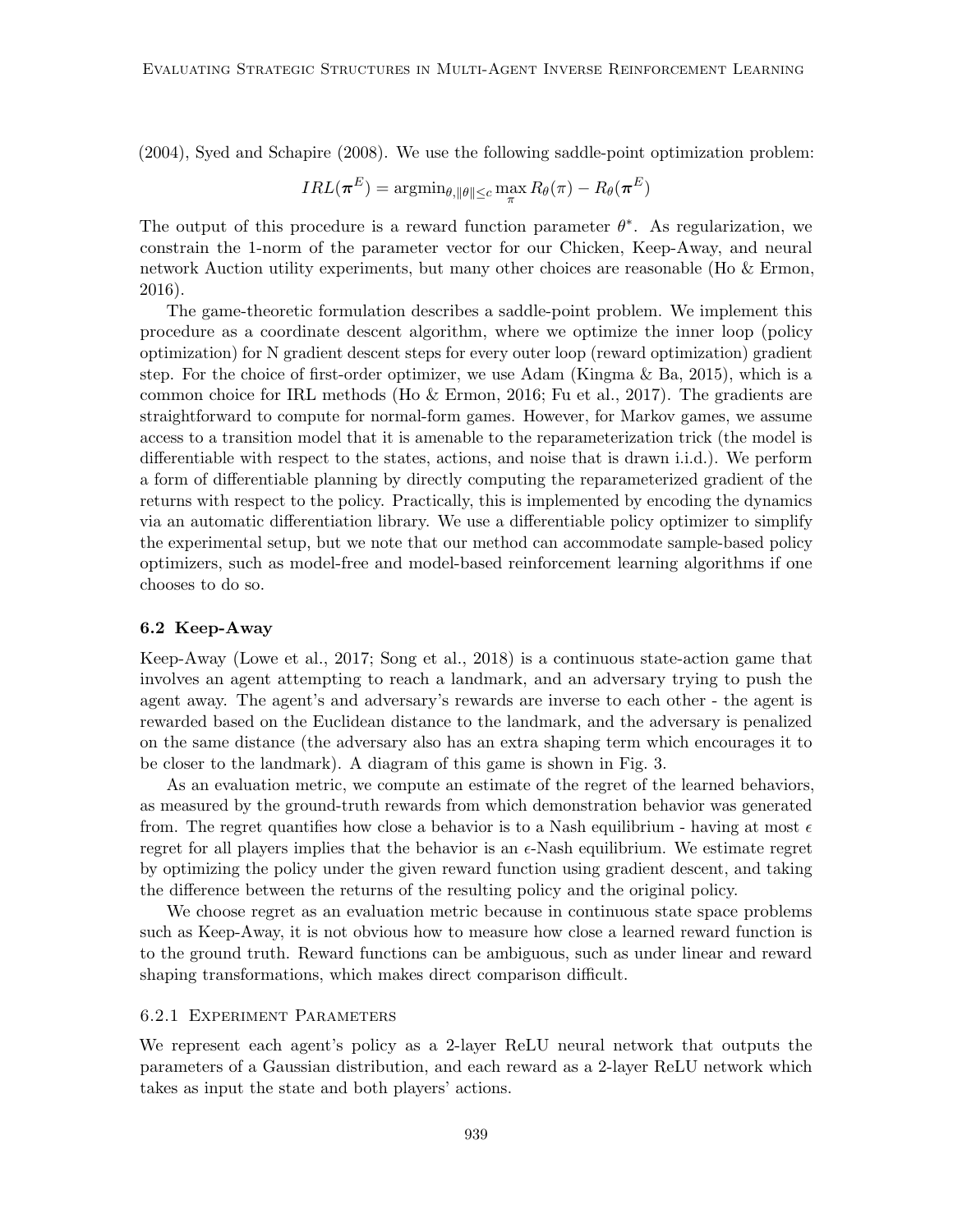

Figure 3: A diagram of the 2-player Keep-Away game. The agent (green) tries to reach the landmark (black X), while the adversary (red) tries to keep the agent away.

We obtain demonstrations by running simultaneous gradient descent on each player's utility function, and then sampling the behavior from the policies once an equilibrium is found. While theoretically there is a possibility of orbiting behavior, we did not observe this to a large extent in practice. The regret of the equilibrium used to collect the demonstrations is recorded as the "Expert" column in Table 2.

For all methods, we use a learning rate of  $10^{-3}$  (selected via grid search between  $10^{-4}$ and  $10^{-1}$ ) for both the policy and utility functions. We constrain the norm of the utility function to  $c = 100$  (selected via grid search between 1 and 1000). In our coordinate descent procedure, we optimize the inner loop (policy optimization) for 10 steps for each outer loop (utility optimization) step. We found that increasing the number of inner loop steps to 5 or 10 improved the stability of the algorithm, at the cost of more computation.

For the environment, we used a horizon length of 25 steps to mitigate the cost of back-propagation through the environment dynamics. The goal location is located at the origin,  $(0, 0)$ , and the agents positions are initialized randomly in a uniform box between  $[(-1, -1), (1, 1)].$ 

## 6.2.2 Results and Discussion

Our results are shown in Table 2. We compare our method to two baselines. Cloning refers to behavioral cloning (Argall et al., 2009), which simply uses least-squares regression to predict each agent's actions from the state. We select MA-GAIL as a baseline for a multi-agent inverse reinforcement learning algorithm. MA-GAIL (Song et al., 2018) is an extension of the GAIL (Ho & Ermon, 2016) to the multi-agent setting, and can be viewed as a GAN, where the policy serves as the generator and the reward function is the logits of a discriminator. We use MA-GAIL rather than MA-AIRL (Yu et al., 2019) as for the purposes of apprenticeship learning (learning a policy via a learned reward function), the two methods differ primarily in the architecture of the discriminator. Additionally, the other methods discussed in Table 1 are not amenable to neural network function approximation. MA-GAIL requires an equilibrium solver, which we implement as simultaneous gradient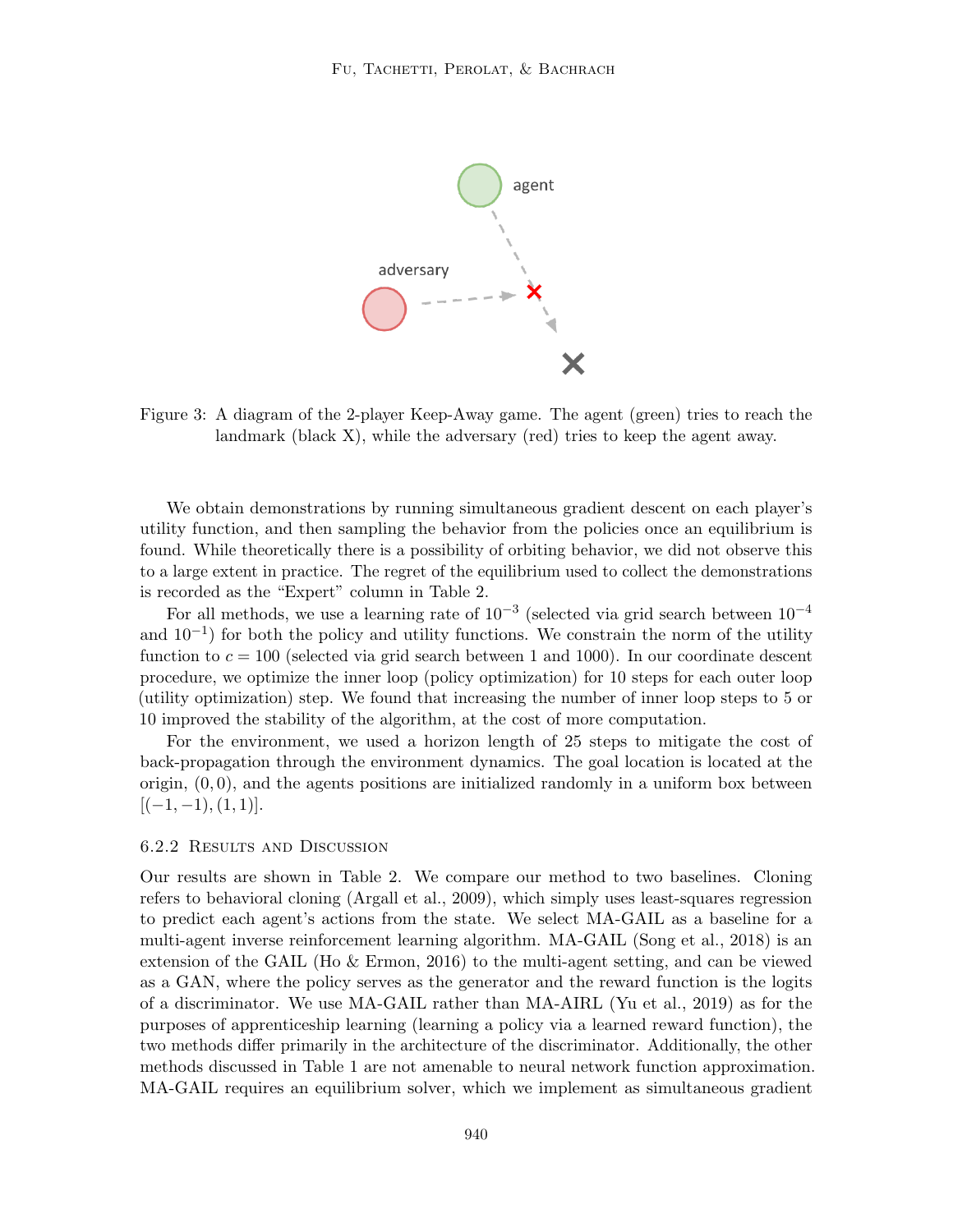|                        | Expert            | Random          | Cloning                                                  | MA-GAIL                              | ESAR (ours)          |
|------------------------|-------------------|-----------------|----------------------------------------------------------|--------------------------------------|----------------------|
| Max. Regret            | $0.011 \pm 0.013$ | $41.3 \pm 9.07$ | $0.032 \pm 0.038$                                        | $0.033 \pm 0.026$                    | $0.067 \pm 0.063$    |
| P1 Returns             |                   |                 | $-3.84 \pm 0.049$   $-37.5 \pm 13.0$   $-3.87 \pm 0.143$ | $-3.94 \pm 0.022$   $-6.50 \pm 1.90$ |                      |
| P <sub>2</sub> Returns | $0.045\pm0.035$   |                 | $ -4.13 \pm 15.9   -0.030 \pm 0.142   0.155 \pm 0.132  $ |                                      | $1 - 0.122 \pm 1.66$ |

Table 2: Experimental results for the 2-player Keep-Away game. The regret of the equilibrium found (lower is better), and the returns for each player are reported (P1 returns and P2 returns), with mean and standard deviations over 10 random seeds. The regret of the expert demonstrations is reported to provide an oracle lower-bound - we would not expect an agent to perform better than this even if they perfectly imitated the demonstrations.

ascent on the agent's individual policies. We use the same differentiable planner as IESAR to optimize the policy to keep the comparison fair. While this simultaneous gradient ascent lacks theoretical guarantees compared to an algorithm such as fictitious play, we found little empirical difference on this particular problem. We note that both MA-GAIL and IESAR suffer from theoretical deficiencies in this domain - MA-GAIL requires that the game admits to a unique equilibrium, and IESAR requires that the game has non-interactive dynamics.

We evaluate on two metrics: regret and agent returns. We measure regret by running additional policy optimization steps after an algorithm has finished training. This suffers from a potential drawback in that it depends on the performance of the policy optimizer, so the reported value is approximate. We also include the returns of the agent at the equilibrium found during training.

We find that all three methods (cloning, MA-GAIL, and IESAR) are able to produce behavior that achieves regret that is very close to the expert demonstrations themselves. Thus, we view the final performance of all three methods as roughly equivalent. This is fairly remarkable in that while IESAR theoretically requires non-interactive games to produce good behavior, it is still able to produce expert-like behavior in a more general Markov game.

#### 6.3 Chicken

As an initial experiment to highlight the pitfalls of ambiguity, we consider the game of chicken, which describes a simple 2-player anti-coordination game. The game models two drivers approaching a single intersection - each driver may either "swerve" to yield to the other driver, or go "straight". Going straight while the other player swerves yields a small positive reward. However, if both players go straight, then they crash and receive a large negative penalty. The payoff matrix for Chicken is described as follows:

|          | Swerve | Straight   |
|----------|--------|------------|
| Swerve   | (1, 1) |            |
| Straight |        | $-10, -10$ |

From this game, we select the (Swerve, Straight) Nash equilibrium to use as a demonstration, represented as a joint probability table: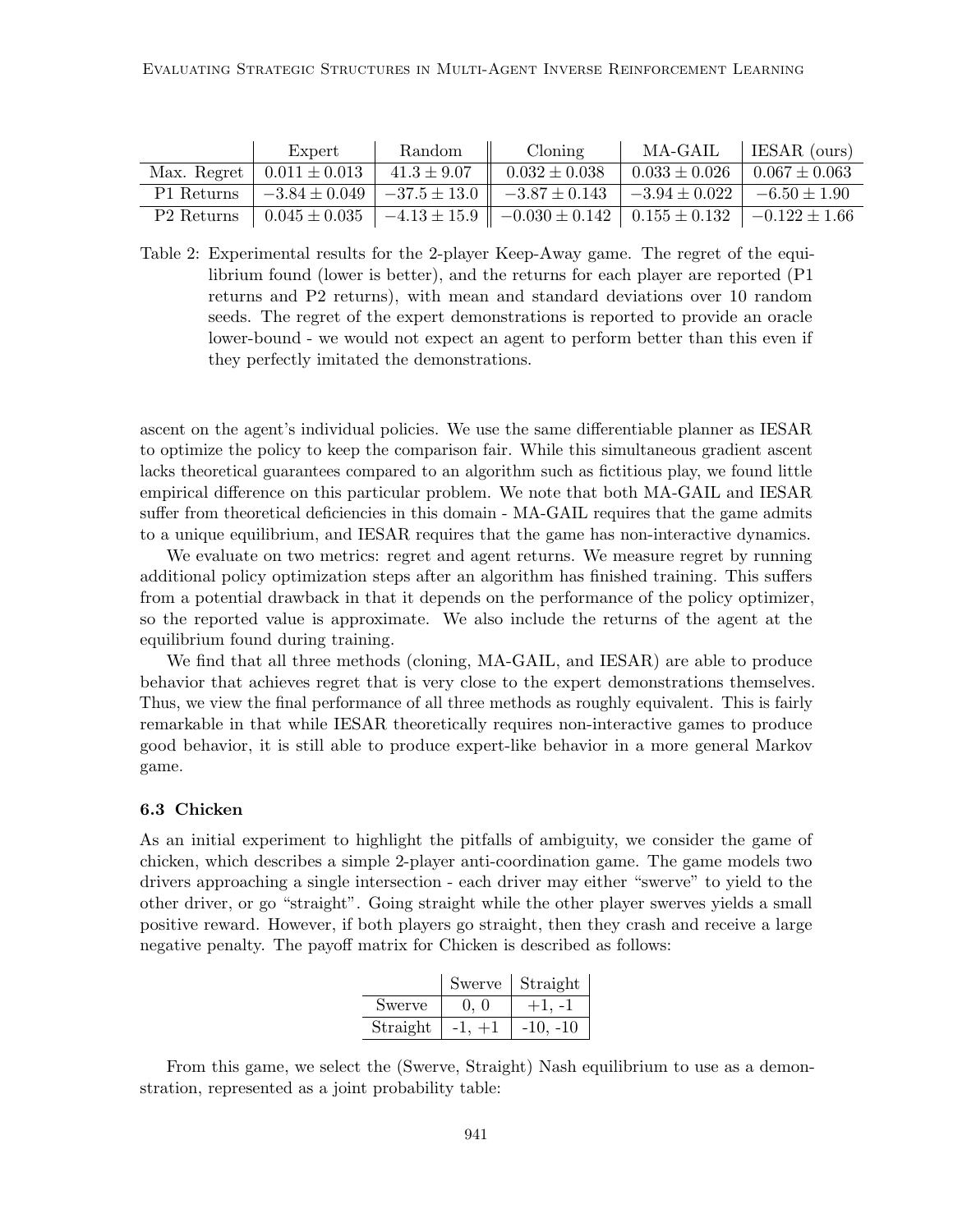|          | Swerve | Straight |
|----------|--------|----------|
| Swerve   |        |          |
| Straight |        |          |

We run IESAR with a reward that is constant with respect to the other player's action, and is restricted to have an L1 norm of 1. We obtain the following learned reward (top) and learned behavior (bottom):

|          | Swerve                             | Straight     |
|----------|------------------------------------|--------------|
| Swerve   | $0.255, -0.233$                    | 0.255, 0.267 |
| Straight | $-0.245, -0.233$   $-0.245, 0.267$ |              |
|          |                                    |              |

|          | Swerve | Straight |
|----------|--------|----------|
| Swerve   |        |          |
| Straight |        |          |

As we can see, the solution found has zero regret. However, an obvious ambiguity problem arises. The inferred game is a cooperative game that does not resemble the original anticoordination game, but nevertheless shares the same Nash equilibrium as the demonstrated behavior. Without placing further assumptions on the game, or providing additional data (such as specifying a second or third Nash equilibrium), it is difficult to disambiguate the problem.

## 6.4 Payoff Inference in Auctions

Our final experiment relates to the problem of inferring valuations in three commonly used auction mechanisms: sealed-bid first-price, second-price, and generalized second-price auctions with independently drawn private valuations. In first and second-price auctions, players bid for a single item, and the winner pays either the highest bid (first-price) or the second highest bid (second-price). The generalized second-price auction, commonly used for search engine advertising, has players bid for multiple items. The highest bidding player wins the most valuable item, and pays the bid of the second-highest bidder. The second highest bidder wins the second most valuable item, and pays the bid of the third-highest bidder, and so on until all items are exhausted. In the context of advertising, the "items" are advertisement slots on a search result page - the slots higher up in a search page are typically considered more valuable. These auctions can be cast as an extension of normal-form games known as a Bayesian game.

The second-price auction is a truthful auction, and bidding one's true valuation is always a dominant strategy. Therefore, the problem of inferring valuations is somewhat less interesting. However, first-price and generalized second price (Edelman et al., 2007) are non-truthful and rational players may find it advantageous to underbid their valuations in an attempt to pay lower costs. In these auctions, knowing other players' underlying valuations may give one a competitive advantage in bidding.

In our experimental setup, we simulate a 4-player auction, where each player's valuation is drawn from a Gaussian distribution with a fixed standard deviation of 1.0 and a mean that varies between 1.0 and 2.0. Each player has a linear policy, and bids  $b_i = \alpha_i v_i$ , where  $v_i$  is the player's valuation and  $\alpha_i$  is the learned policy parameter. We do not believe this is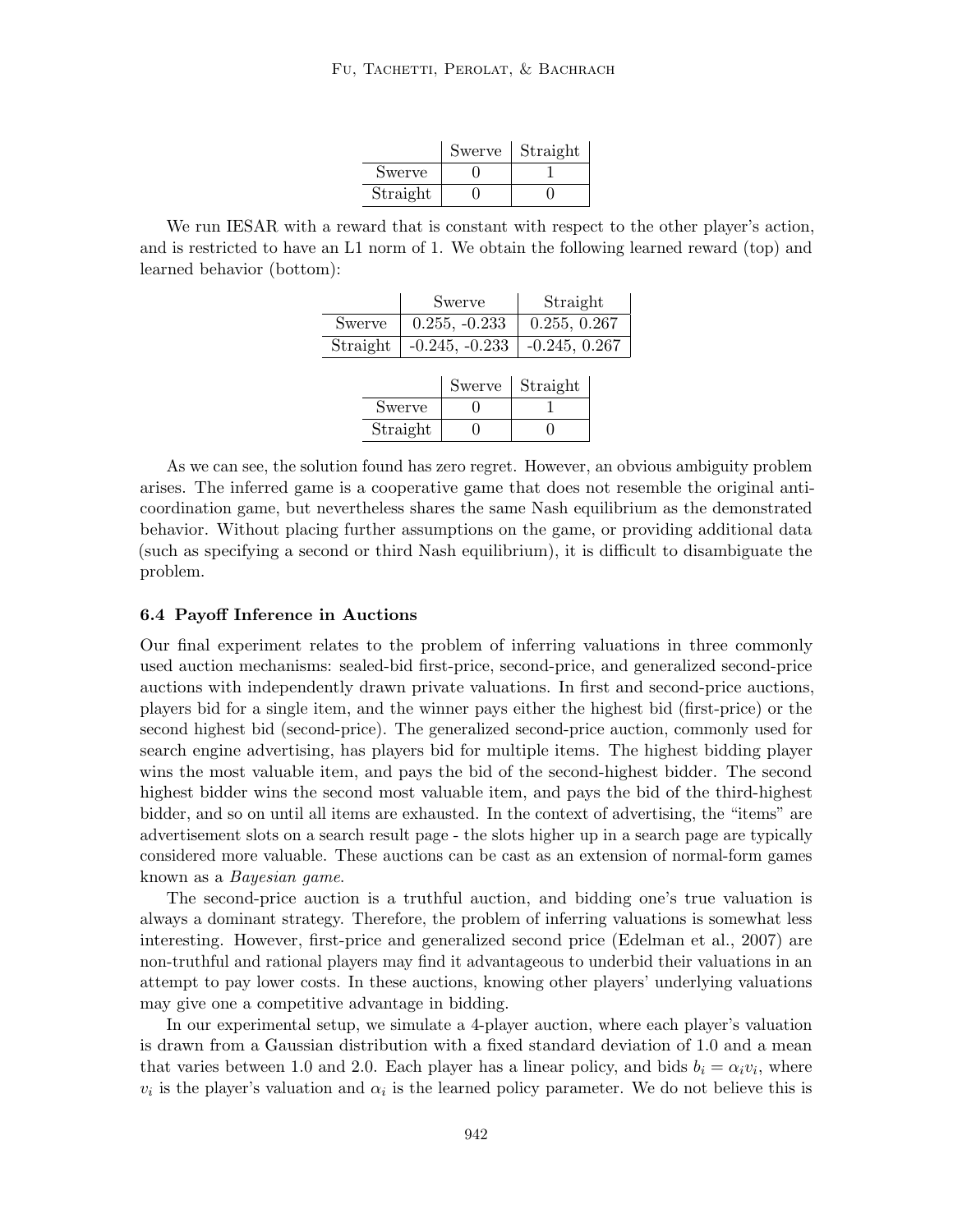a restrictive assumption, since for both first-price and second-price auctions, the strategy at the Bayesian Nash equilibrium is a linear function of the valuation. To obtain training demonstration data, we perform simultaneous gradient updates for each player against the aggregate historical play (analogous to fictitious play) until convergence, and then draw samples from the resulting trained policies. Once presented with the demonstration samples, we learn a reward function parameterized by a scalar valuation.

#### 6.4.1 Bayesian Game Representation

For our auctions, we use the independent private values (IPV) model, meaning that each player has a valuation that is independently drawn and unknown to the other agents. Such an auction is typically formalized as a Bayesian game, where the private valuations are implemented as an additional type variable  $\tau_i$  that is drawn for each player at the start of each game. The reward function then depends on this parameter  $\tau_i$ .

In our experiments, each type variable  $\tau_i$  is independently drawn from a unit normal distribution. Each player's learnable valuations and policies/strategies are a function of the type, i.e.  $v_i(\tau_i)$  and  $\pi(\tau_i)$ .

To incorporate types  $\tau$  in a Bayesian game, we use a slightly modified IRL objective of the form:

$$
IRL(\boldsymbol{\pi}^E) = \text{argmin}_{\theta, \|\theta\| = c} \max_{\pi} \mathbb{E}_{\tau}[R_{\theta}(\pi, \tau) - R_{\theta}(\boldsymbol{\pi}^E, \tau^E)]
$$

The issue with this formulation is that the types of the demonstrations,  $\tau^E$ , are assumed to be unobserved. To alleviate this problem, we used monotonically increasing policies to estimate types from demonstrations by inverting the observed bids,  $\tau = \pi^{-1}(b)$ . All policies we used are monotonically increasing and linear policies in the bid parameterized as  $\pi(\tau) = \tau e^w + b$ , where w and b are the learnable scale and bias parameters. We found that using invertible policies to estimate types yielded comparable performance to directly using the true types of the demonstrations.

## 6.4.2 Soft Payoff Functions

To ensure differentiablity of payoff functions, we use "soft" variants of first-price, secondprice, and generalized second-price auctions by interpreting the bids as logits to a softmax or ranking distribution that models the probability an agent is selected as a winner. The original auctions can be recovered by taking the temperature parameter to the limit,  $\beta \to 0$ . For our experiments, we use a temperature of  $\beta = 1$ .

Let  $Pr(\text{rank}_i = 1) = \frac{e^{b_i/\beta}}{\sum_{i} b_i}$  $\frac{e^{o_i/\beta}}{\sum_j e^{b_j/\beta}}$  denote the probability of player *i* of achieving the highest rank, or winning, the auction with bid  $b_i$ .

For soft first-price auctions, we use the payoff function:

$$
R_i(b_{1:N}, \tau_i) = (v_i(\tau_i) - b_{(1)}) \Pr(\text{rank}_i = 1)
$$

Where  $b_{(1)}$  denotes the highest bid.

Soft second-price auctions are identical to soft first-price auctions except the cost paid is that of the second-highest bid  $b_{(2)}$  in the auction:

$$
R_i(b_{1:N}, \tau_i) = (v_i(\tau_i) - b_{(2)}) \Pr(\text{rank}_i = 1)
$$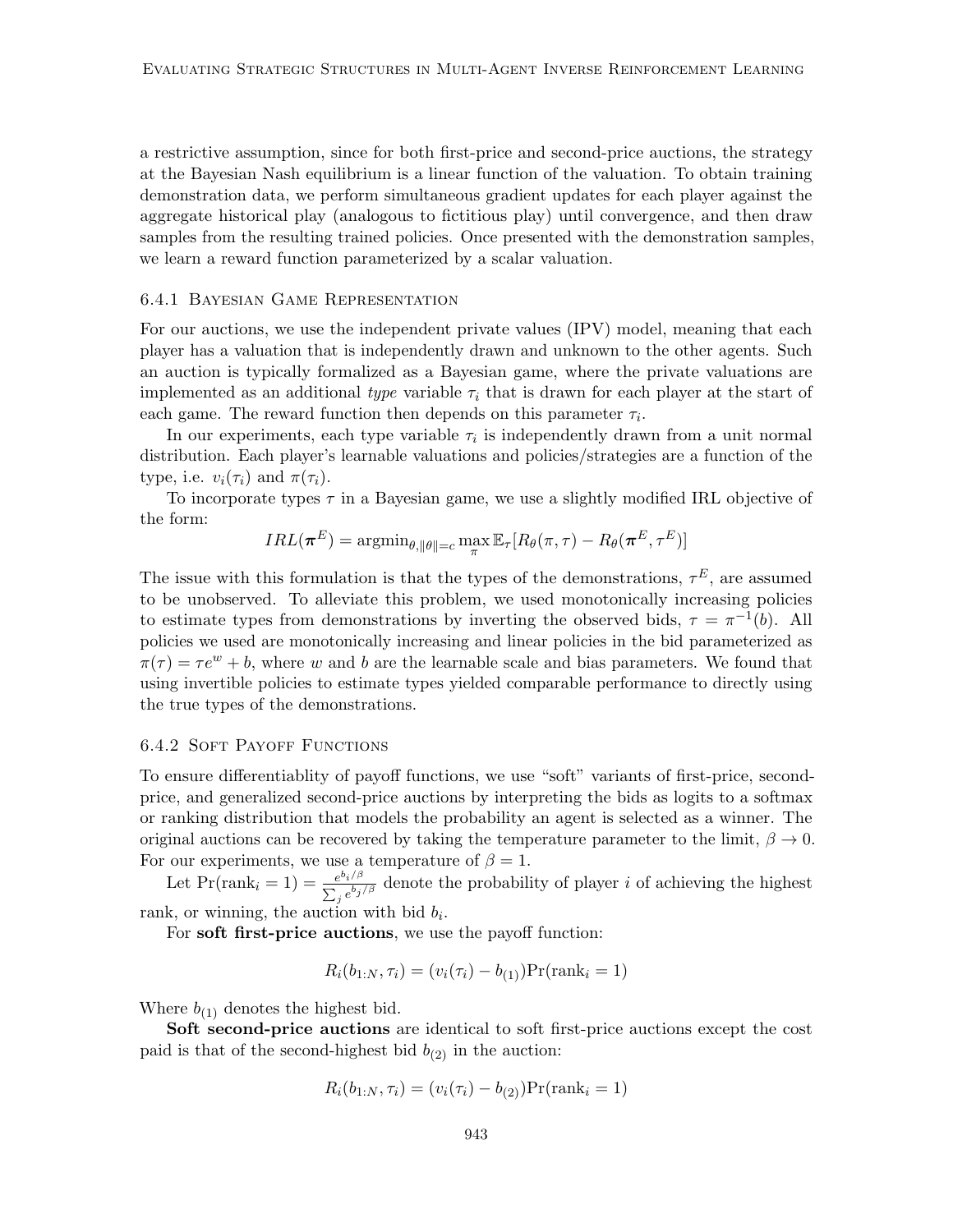Soft generalized second-price auctions require modeling a distribution over rankings of players, rather than simply the winner. We use the Plackett-Luce model for computing rank probabilities, which can be viewed as a recursive softmax where if a player "wins" a slot, the player's bid/logit is removed and the remaining players repeat for the next slot. If there are J slots in the auction, then the payoff is:

$$
R_i(b_{1:N}, \tau_i) = \sum_{j=1}^{J} \alpha_j (v_i(\tau_i) - b_{(j+1)}) \Pr(\text{rank}_i = j)
$$

where  $\alpha_j$  is the CTR value of slot j. Generally, higher ranked slots have higher CTR values, to indicate higher desirability.

#### 6.4.3 Results and Discussion

Learning curve results for our valuation inference experiments are shown in Fig. 4, plotted across coordinate descent steps.

We can see that the learned valuations are fairly accurate across all 3 auction domains, with the estimated mean valuations for all players approaching the true mean valuations. We see that in the second-price and GSP domains, the estimated valuations for some players are overestimated, then underestimated, and eventually converge to the true valuations. This behavior may be due to our optimization procedure, which runs coordinate descent steps alternating between the reward function and the player's policy that may create orbiting behavior.

Overall, this experiment demonstrates that valuation inference is possible even for non-truthful auctions such as first-price and GSP auctions.

#### 6.5 Generalization Capabilities of Learned Utilities

Our next experiment evaluates the performance of inverse game theory agents in the context of playing against new agents. As discussed in Section 5, we believe one of the primary benefits of using inverse game-theoretic frameworks for modeling behavior (over arguably simpler methods such as behavioral cloning) is that if the parameters of the game change (the opponents change their objectives, or the mechanics of the game change), then one can still hope to recover optimal play in the new game. In this sense, inverse game-theory allows one to recover a "deeper" understanding of a user's behavior than simple behavioral cloning, and has more predictive power in novel settings. To avoid notational confusion, we make the distinction between the *payoff* or *utility* function, versus the *valuation*, which are often used interchangeably in auctions literature. The utility function in our terminology refers to (with minor variations depending on the specific mechanism of the auction) the valuation of the agent, minus the cost the agent pays, times an indicator function if the agent wins the auction. In this experiment, we study how we can achieve player-agnostic rationality in an auction setting by restricting the function class of the payoff function.

We investigate this problem as an extension of our study in auctions, as playing auctions against different players with different valuations is a common occurrence in practice. We set up the experiment as follows - the "train" auction is played by 4 players with the same valuations as our previous experiment (a standard deviation of 1.0, with mean valuations of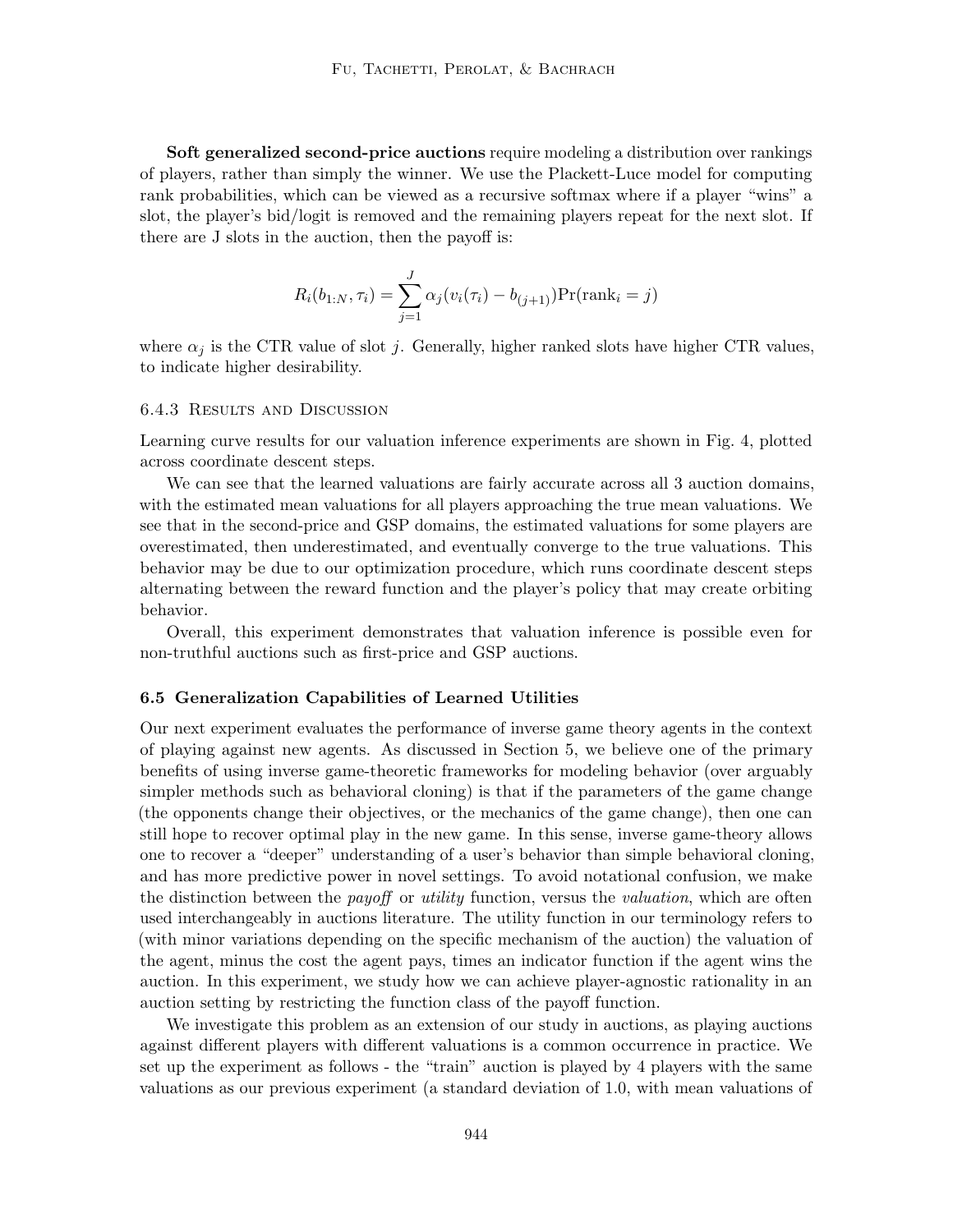

Figure 4: Learning curves for inferring valuations in first-price (top), second-price (middle), and generalized second-price (bottom) auctions. Means and standard deviations (shaded regions) are plotted over 10 seeds. The dotted horizontal line represents the player's ground truth valuation, and the solid line of the same color represents the algorithm's guess of the player's valuation, varying over algorithm iterations.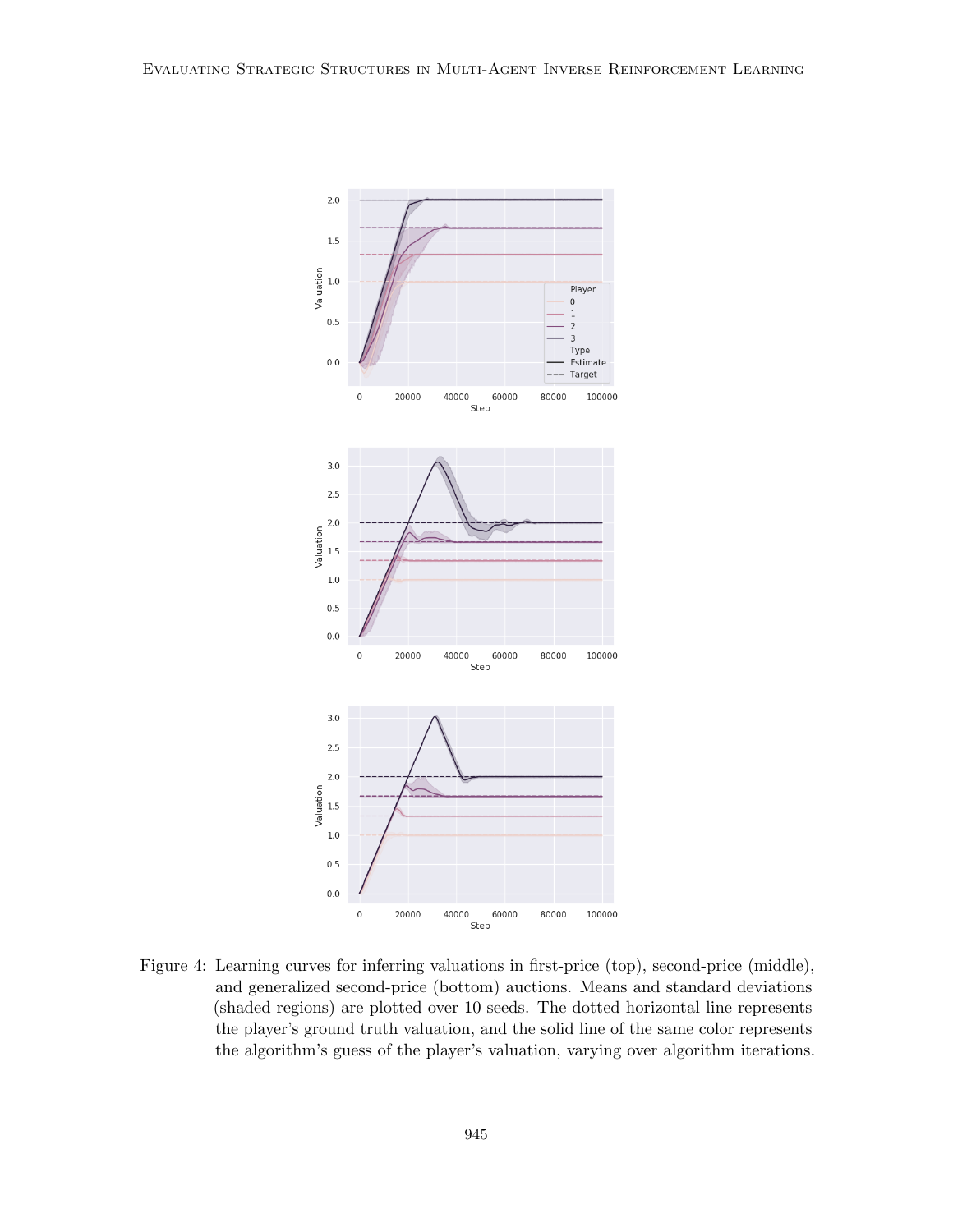|       | Oracle | Cloning                                                               | IESAR-Neural   IESAR-Valuation |
|-------|--------|-----------------------------------------------------------------------|--------------------------------|
| Train |        | $\pm 0.257 \pm 0.005 \pm 0.208 \pm 0.055 \pm 0.223 \pm 0.026$         | $0.252 \pm 0.010$              |
|       |        | Transfer   $0.464 \pm 0.006$    $0.386 \pm 0.117$   $0.366 \pm 0.050$ | $0.458 \pm 0.003$              |

Table 3: Transfer learning results on the auction domain, with mean and standard deviations of payoffs over 10 random seeds. We observe that a neural utility architecture, while performing similarly to the valuation architecture during training, performs poorly when evaluated against new agents. In contrast, the identifiable valuation architecture preserves performance when playing against new agents.

1.0, 1.33, 1.66, and 2.0). From the perspective of player 1, we then lower the mean valuations of other players in the "transfer" auction by 1, resulting in mean valuations of 1.0, 0.33, 0.66, and 1.0.

We evaluate several strategies under this setup. "Oracle" refers to the payoff received by an agent at the Bayesian Nash equilibrium of the game. "Cloning" refers to the performance of the oracle strategy from the "Train" auction, and directly executing it in the "transfer" auction. Here, the strategy of the agent is fixed, and we let the opponents play to an equilibrium. The payoff reported is the payoff of the agent at this equilibrium. Finally, we report 2 methods that use utility learning. "Neural" refers to the payoff of a strategy using a learned neural network utility function in the "Train" auction, and "Valuation" refers to the payoff of a strategy using a learned valuation from the "Train" auction. The "Valuation" strategy can be viewed as a special case of "Neural", where the architecture of the utility is restricted to have a single parameter (the valuation mean). In order to evaluate the method, we substitute the learned utility for the utility of the agent, and then report the payoff of the agent at the Bayesian Nash equilibrium against the opponents. Our results (measured in average payoff, over 5 random seeds) for a first-price auction are shown in Table 3:

From these results, we can see that all methods achieve good performance on the "Train" task. However, the performance of both the "Cloning" and "Neural" strategies suffer when evaluated in the "Transfer" auction, whereas the "Valuation" strategy better preserves performance. The sub-par performance of "Cloning" is expected - as the valuations of other players are lowered in the transfer domain, the agent should aggressively bid higher to maximize returns, and therefore keeping the same strategy that performed well in the "Train" auction is suboptimal. The sub-par performance of the "Neural" strategy likely comes down to identifiability - inverse game theory learned a utility function which performed well in the "Train" auction, but did not preserve the semantics of the game outside of the equilibrium. As a concrete example of this, in our previous experiment in the Chicken domain, IGT recovered a cooperative game rather than an anti-coordination game. Only in the "Valuation" strategy is performance preserved, likely because the restricted architecture of the utility function maintains identifiability of the model, and therefore is still predictive of agent behavior when the parameters of the game change.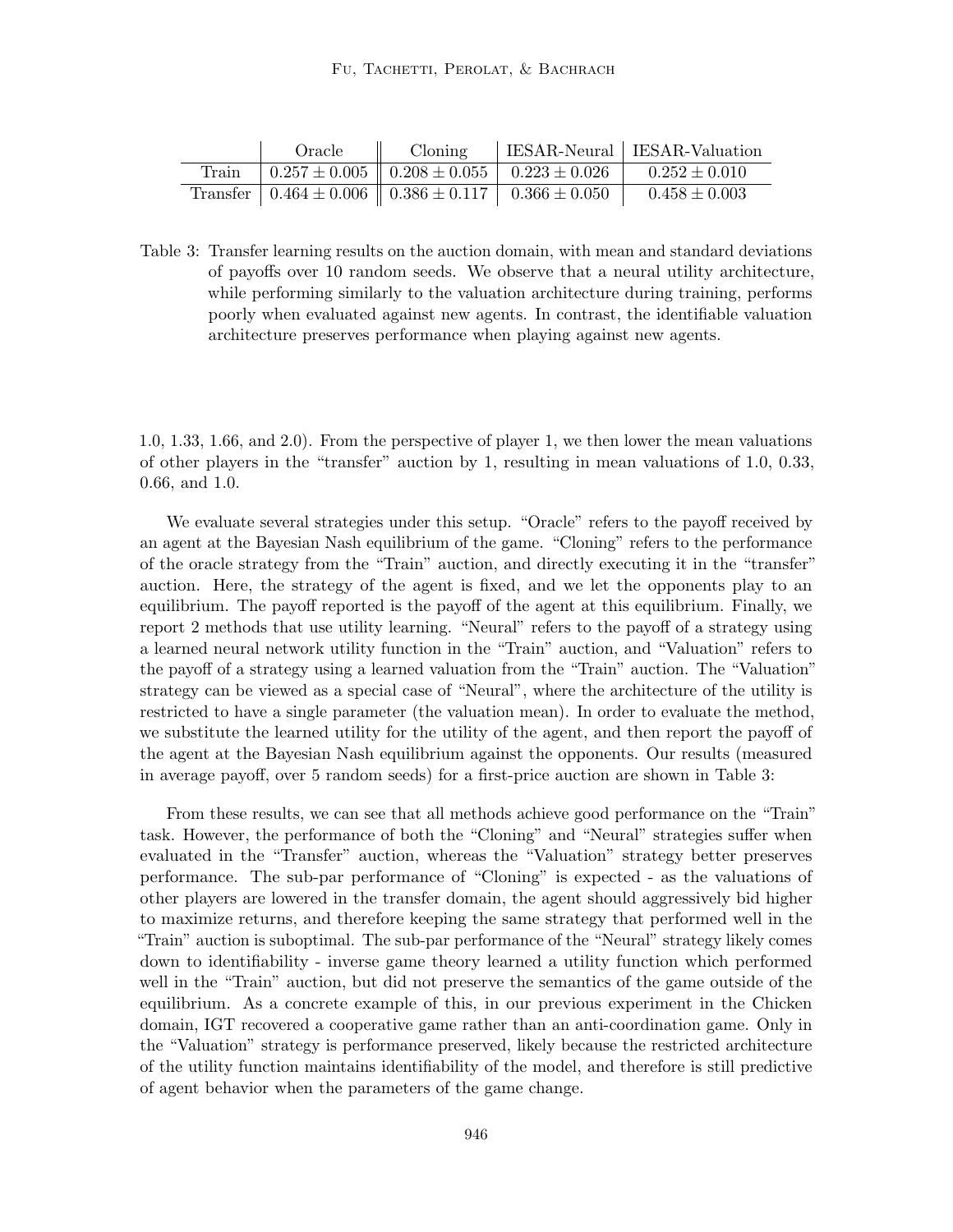# 7. Conclusions and Future Work

In this paper, we have proposed IESAR - a simple, efficient method for extracting utility functions from demonstrated behavior by effectively reducing the problem to single-agent inverse reinforcement learning. The reduction produces rewards that rationalize observed equilibria in Markov games, and additionally satisfies strong rationality in Normal-form games. IESAR has significant computational advantages in that it does not require solving an N-player game in the forward part of the algorithm, and only requires running RL. Moreover, it can operate on games with non-unique equilibria. Our empirical analysis shows that IESAR produces comparable performance compared to alternative methods that do require full game-theoretic solvers.

Second, we highlight the importance of player-agnostic rationality in extracting salient reward functions. We note that utility functions can be ambiguous even under the strong rationality assumption. While this has little effect on behavior when an agent plays against the same players as seen during training, if the agent were to optimize the learned utility against new agents, the behavior could deviate. We show that one way to guarantee that learned rewards satisfy player-agnostic rationality is to restrict the reward class, and we demonstrate in auction settings that rewards satisfying strong rationality alone can produce poor performance when playing against new agents.

There are several limitations to our work that would be interesting directions to study in future work. First, our method only has strong-rationality guarantees for Normal-form games. However, our empirical results indicate that IESAR can perform well even in Markov games. One potential question to study is to analyze what properties of games make IESAR still an effective algorithm in Markov game scenarios. Developing a general-purpose method that provides strong rationality guarantees for arbitrary Markov games is still an important open problem. Additionally, we have been primarily concerned with Nash equilibria in this work, and other solution concepts could be more relevant for modeling human behavior. For example, using extensive-form correlated equilibria (Von Stengel & Forges, 2008) could provide a more computationally feasible problem formulation, as well as potentially be a more realistic model of human behavior on real demonstrations.

The analysis in our work does not explicitly take into account the sampling error due to using a finite number of demonstrations, but our analysis includes the study of approximate equilibria. An interesting theoretical direction to explore would be to study the sample complexity of IESAR and develop finite-sample bounds.

We also only studied player-agnostic rationality in the context of restricting the reward class to ensure that the optimal solution is identifiable from observed behavior. One promising direction for future work is to study how to learn agnostic rewards with more general function classes, by learning a shared utility across a wide variety of games. This idea is similar to the concept of repeated inverse reinforcement learning (Amin et al., 2017) in the single-agent case.

# References

Abbeel, P., & Ng, A. Y. (2004). Apprenticeship learning via inverse reinforcement learning. In Proceedings of the twenty-first international conference on Machine learning, p. 1.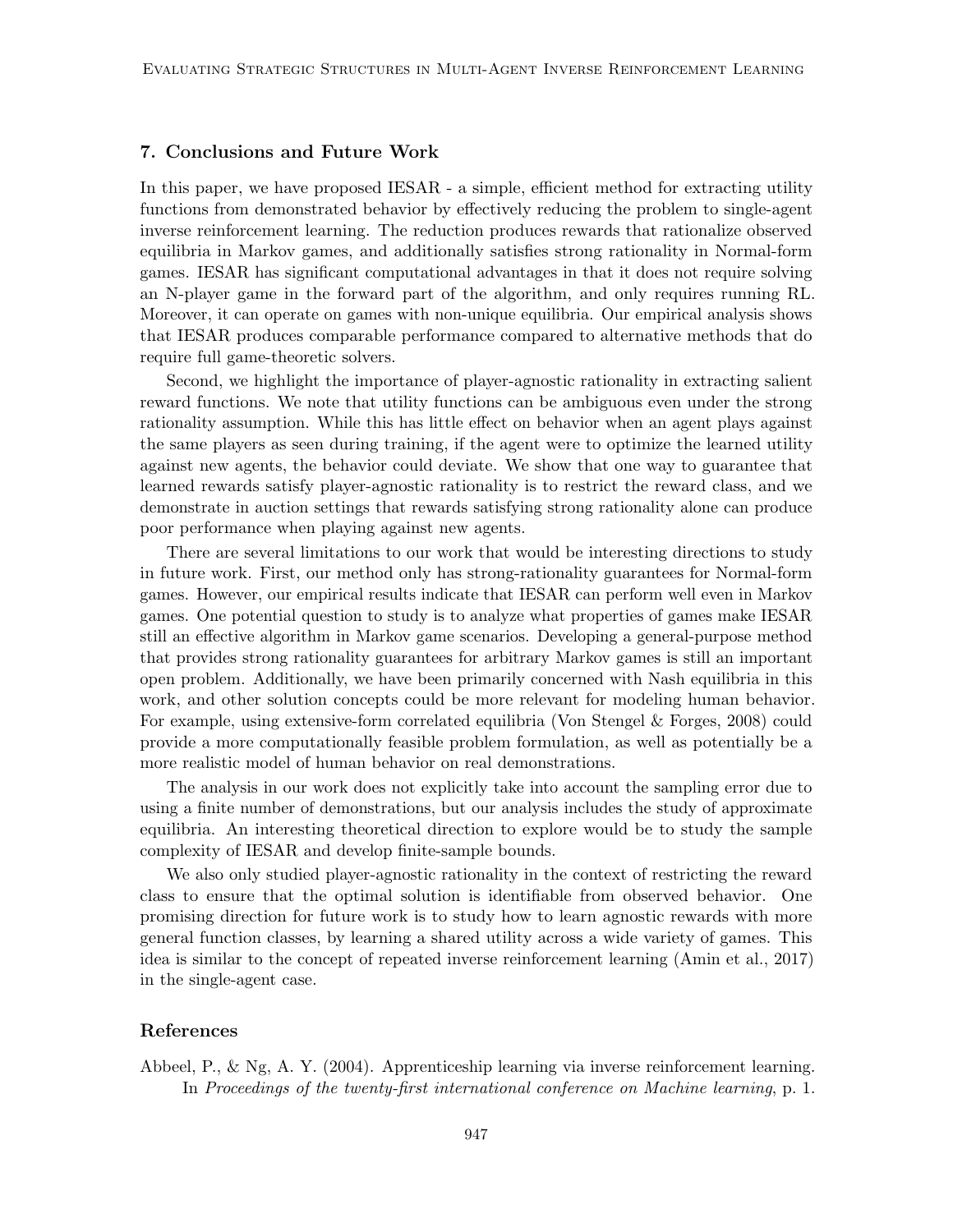ACM.

- Amin, K., Jiang, N., & Singh, S. (2017). Repeated inverse reinforcement learning. In Advances in Neural Information Processing Systems, pp. 1815–1824.
- Anthony, T., Eccles, T., Tacchetti, A., Kramar, J., Gemp, I., Hudson, T. C., Porcel, N., Lanctot, M., Perolat, J., Everett, R., et al. (2020). Learning to play no-press diplomacy with best response policy iteration. CoRR, abs/2006.04635.
- Argall, B. D., Chernova, S., Veloso, M., & Browning, B. (2009). A survey of robot learning from demonstration. Robotics and autonomous systems, 57 (5), 469–483.
- Athey, S., & Haile, P. A. (2002). Identification of standard auction models. Econometrica,  $70(6)$ , 2107-2140.
- Athey, S., & Nekipelov, D. (2010). A structural model of sponsored search advertising auctions. In Sixth ad auctions workshop.
- Bachrach, Y., Everett, R., Hughes, E., Lazaridou, A., Leibo, J. Z., Lanctot, M., Johanson, M., Czarnecki, W. M., & Graepel, T. (2020). Negotiating team formation using deep reinforcement learning. Artificial Intelligence, 288, 103356.
- Baker, B., Kanitscheider, I., Markov, T., Wu, Y., Powell, G., McGrew, B., & Mordatch, I. (2019). Emergent tool use from multi-agent autocurricula. In International Conference on Learning Representations.
- Banarse, D., Bachrach, Y., Liu, S., Lever, G., Heess, N., Fernando, C., Kohli, P., & Graepel, T. (2019). The body is not a given: Joint agent policy learning and morphology evolution. In AAMAS, Vol. 18, pp. 1134–1142.
- Berner, C., Brockman, G., Chan, B., Cheung, V., Debiak, P., Dennison, C., Farhi, D., Fischer, Q., Hashme, S., Hesse, C., et al. (2019). Dota 2 with large scale deep reinforcement learning. CoRR, abs/1912.06680.
- Bestick, A., Ratliff, L. J., Yan, P., Bajcsy, R., & Sastry, S. S. (2013). An inverse correlated equilibrium framework for utility learning in multiplayer, noncooperative settings. In Proceedings of the 2nd ACM international conference on High confidence networked systems, pp. 9–16. ACM.
- Brown, N., & Sandholm, T. (2018). Superhuman ai for heads-up no-limit poker: Libratus beats top professionals. Science, 359 (6374), 418–424.
- Busoniu, L., Babuska, R., & De Schutter, B. (2008). A comprehensive survey of multiagent reinforcement learning. IEEE Transactions on Systems, Man, and Cybernetics, Part  $C$  (Applications and Reviews),  $38(2)$ , 156–172.
- Dafoe, A., Hughes, E., Bachrach, Y., Collins, T., McKee, K. R., Leibo, J. Z., Larson, K., & Graepel, T. (2020). Open problems in cooperative ai. CoRR, abs/2012.08630.
- De Keijzer, B., Klos, T. B., & Zhang, Y. (2014). Finding optimal solutions for voting game design problems. Journal of Artificial Intelligence Research, 50, 105–140.
- Edelman, B., Ostrovsky, M., & Schwarz, M. (2007). Internet advertising and the generalized second-price auction: Selling billions of dollars worth of keywords. American economic review,  $97(1)$ ,  $242-259$ .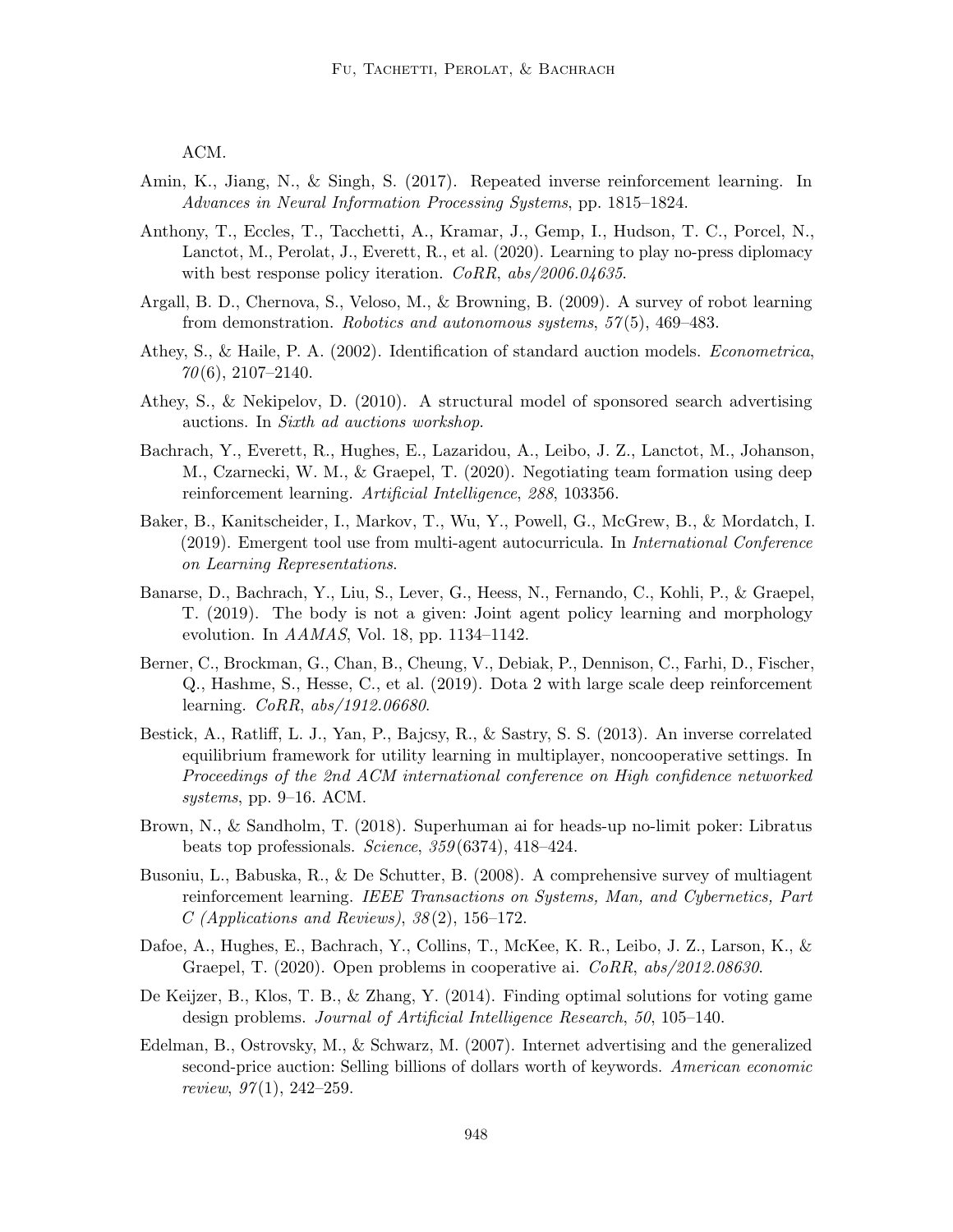- Fotakis, D., Krysta, P., & Ventre, C. (2018). The power of verification for greedy mechanism design. Journal of Artificial Intelligence Research, 62, 459–488.
- Fu, J., Luo, K., & Levine, S. (2017). Learning robust rewards with adversarial inverse reinforcement learning. In International Conference on Learning Representations.
- Gray, J., Lerer, A., Bakhtin, A., & Brown, N. (2020). Human-level performance in nopress diplomacy via equilibrium search. In International Conference on Learning Representations.
- Hadfield-Menell, D., Russell, S. J., Abbeel, P., & Dragan, A. (2016). Cooperative inverse reinforcement learning. Advances in neural information processing systems, 29, 3909– 3917.
- Ho, J., & Ermon, S. (2016). Generative adversarial imitation learning. In Advances in neural information processing systems, pp. 4565–4573.
- Hu, J., Wellman, M. P., et al. (1998). Multiagent reinforcement learning: theoretical framework and an algorithm.. In International Conference on Machine Learning, Vol. 98, pp. 242–250. Citeseer.
- Huang, S. H., Held, D., Abbeel, P., & Dragan, A. D. (2019). Enabling robots to communicate their objectives. Autonomous Robots,  $43(2)$ , 309-326.
- Hughes, E., Anthony, T. W., Eccles, T., Leibo, J. Z., Balduzzi, D., & Bachrach, Y. (2020). Learning to resolve alliance dilemmas in many-player zero-sum games. In Proceedings of the 19th International Conference on Autonomous Agents and MultiAgent Systems, pp. 538–547.
- Jaderberg, M., Czarnecki, W. M., Dunning, I., Marris, L., Lever, G., Castaneda, A. G., Beattie, C., Rabinowitz, N. C., Morcos, A. S., Ruderman, A., et al. (2019). Human-level performance in 3d multiplayer games with population-based reinforcement learning. Science, 364 (6443), 859–865.
- Janner, M., Fu, J., Zhang, M., & Levine, S. (2019). When to trust your model: Modelbased policy optimization. In Advances in Neural Information Processing Systems, pp. 12519–12530.
- Kingma, D. P., & Ba, J. (2015). Adam: A method for stochastic optimization. In International Conference on Learning Representations.
- Kober, J., Bagnell, J. A., & Peters, J. (2013). Reinforcement learning in robotics: A survey. The International Journal of Robotics Research, 32 (11), 1238–1274.
- Kretzschmar, H., Spies, M., Sprunk, C., & Burgard, W. (2016). Socially compliant mobile robot navigation via inverse reinforcement learning. The International Journal of Robotics Research, 35 (11), 1289–1307.
- Kuleshov, V., & Schrijvers, O. (2015). Inverse game theory: Learning utilities in succinct games. In International Conference on Web and Internet Economics, pp. 413–427. Springer.
- Larsen, B., & Zhang, A. L. (2018). A mechanism design approach to identification and estimation. Tech. rep., National Bureau of Economic Research.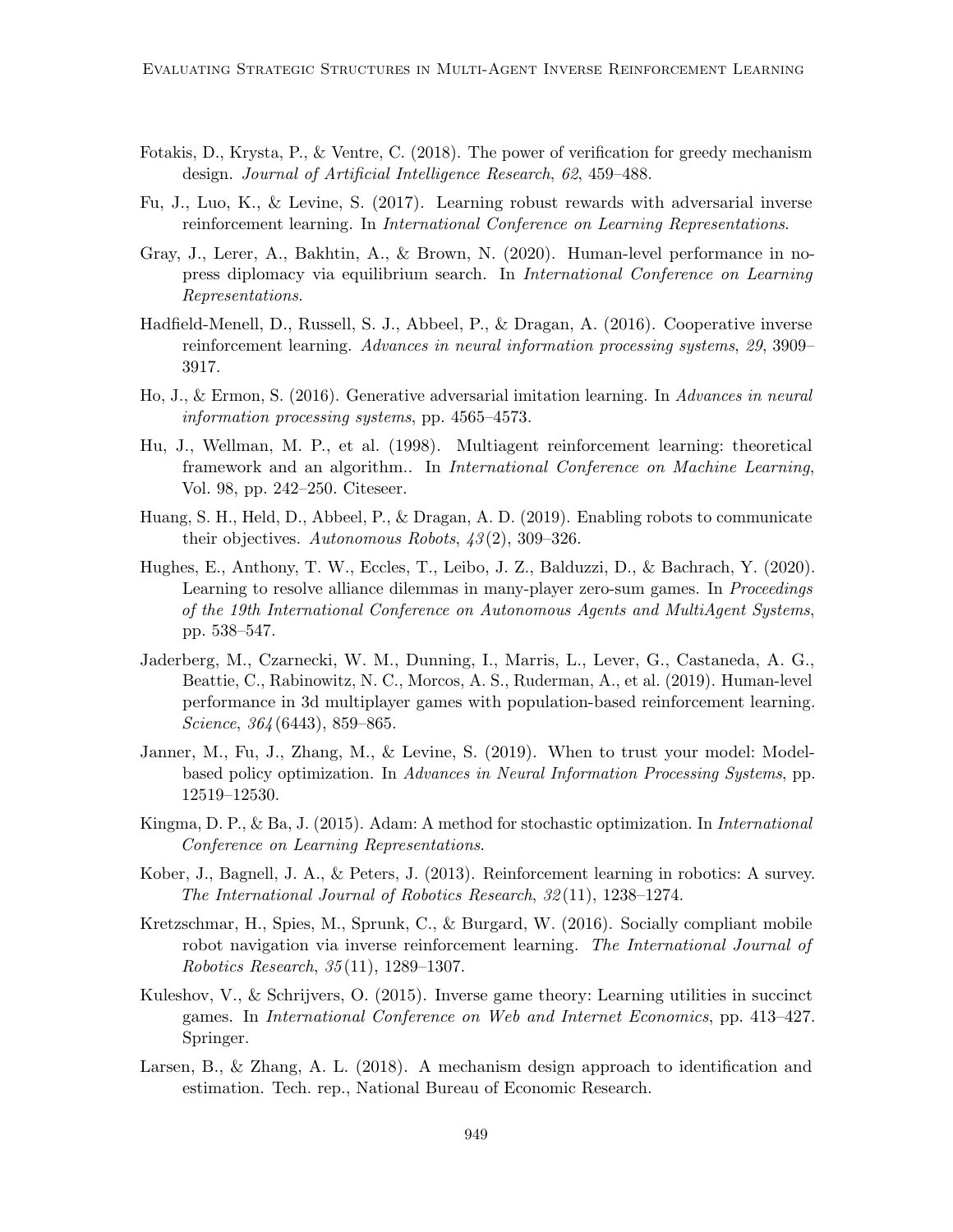- Leibo, J. Z., Zambaldi, V., Lanctot, M., Marecki, J., & Graepel, T. (2017). Multi-agent reinforcement learning in sequential social dilemmas. In Proceedings of the 16th Conference on Autonomous Agents and MultiAgent Systems, pp. 464–473.
- Lerer, A., & Peysakhovich, A. (2017). Maintaining cooperation in complex social dilemmas using deep reinforcement learning. In *arXiv preprint arXiv:1707.01068*.
- Lewis, M., Yarats, D., Dauphin, Y., Parikh, D., & Batra, D. (2017). Deal or no deal? end-to-end learning of negotiation dialogues. In Proceedings of the 2017 Conference on Empirical Methods in Natural Language Processing, pp. 2443–2453.
- Lin, X., Adams, S. C., & Beling, P. A. (2019). Multi-agent inverse reinforcement learning for certain general-sum stochastic games. Journal of Artificial Intelligence Research, 66, 473–502.
- Lin, X., Beling, P. A., & Cogill, R. (2017). Multiagent inverse reinforcement learning for two-person zero-sum games. IEEE Transactions on Games,  $10(1)$ , 56–68.
- Liu, S., Lever, G., Merel, J., Tunyasuvunakool, S., Heess, N., & Graepel, T. (2019). Emergent coordination through competition. In International Conference on Learning Representations.
- Lowe, R., Wu, Y., Tamar, A., Harb, J., Abbeel, P., & Mordatch, I. (2017). Multi-agent actor-critic for mixed cooperative-competitive environments. In Advances in Neural Information Processing Systems.
- Mnih, V., Kavukcuoglu, K., Silver, D., Rusu, A. A., Veness, J., Bellemare, M. G., Graves, A., Riedmiller, M., Fidjeland, A. K., Ostrovski, G., et al. (2015). Human-level control through deep reinforcement learning. Nature, 518 (7540), 529–533.
- Moravcik, M., Schmid, M., Burch, N., Lisy, V., Morrill, D., Bard, N., Davis, T., Waugh, K., Johanson, M., & Bowling, M. (2017). Deepstack: Expert-level artificial intelligence in heads-up no-limit poker. *Science*, 356(6337), 508–513.
- Myerson, R.  $(1983)$ . Mechanism design by an informed principal. *Econometrica*,  $51(6)$ , 1767–97.
- Natarajan, S., Kunapuli, G., Judah, K., Tadepalli, P., Kersting, K., & Shavlik, J. (2010). Multi-agent inverse reinforcement learning. In 2010 Ninth International Conference on Machine Learning and Applications, pp. 395–400. IEEE.
- Nekipelov, D., Syrgkanis, V., & Tardos, E. (2015). Econometrics for learning agents. In Proceedings of the Sixteenth ACM Conference on Economics and Computation, pp. 1–18.
- Neu, G., & Szepesvari, C. (2007). Apprenticeship learning using inverse reinforcement learning and gradient methods. In Proceedings of the Twenty-Third Conference on Uncertainty in Artificial Intelligence, pp. 295–302. AUAI Press.
- Ng, A. Y., & Russell, S. J. (2000). Algorithms for inverse reinforcement learning.. In International Conference on Machine Learning.
- Sandholm, T. (2003). Automated mechanism design: A new application area for search algorithms. In International Conference on Principles and Practice of Constraint Programming, pp. 19–36. Springer.